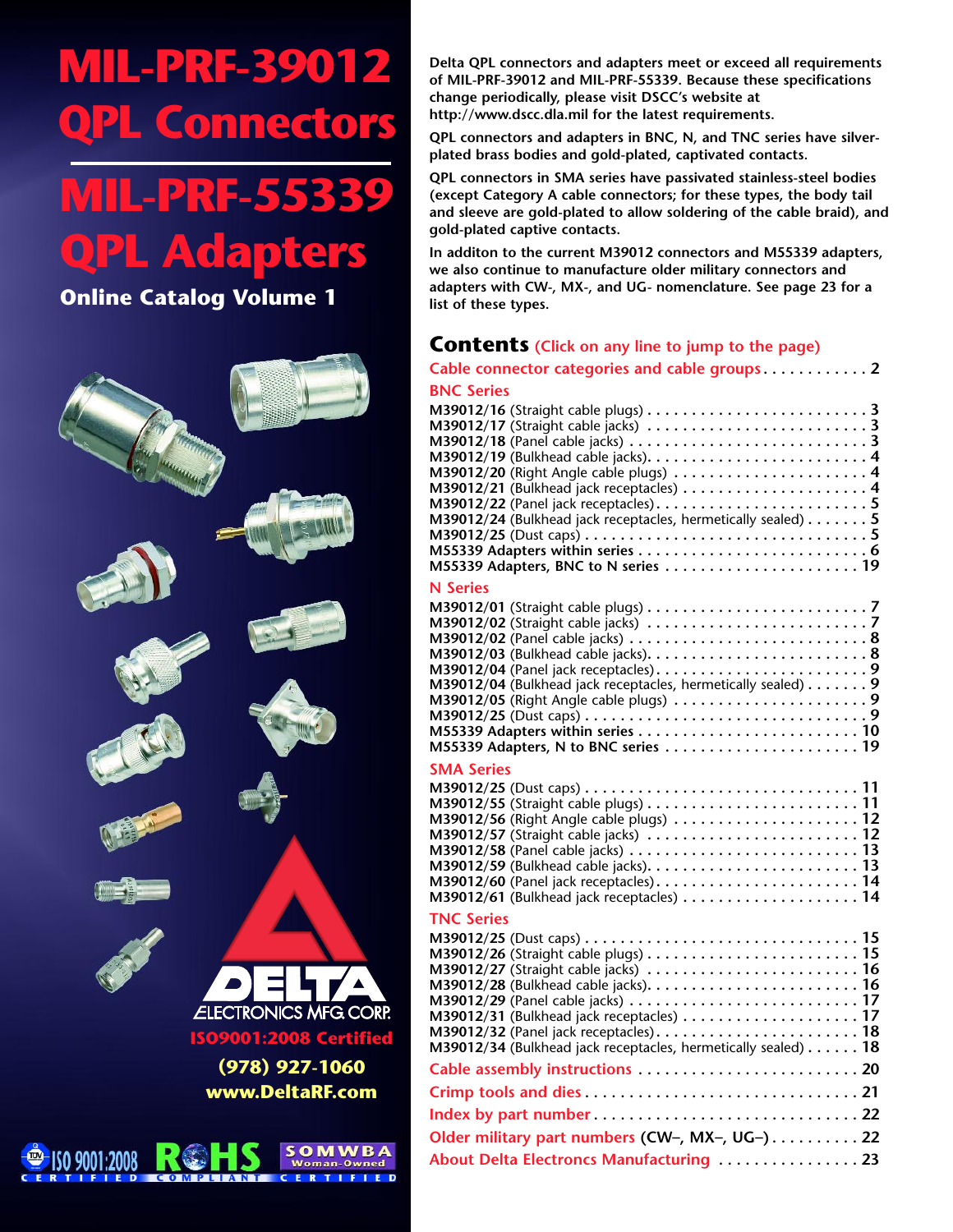### **MIL-PRF-39012 Cable Connector Categories**

MIL-PRF-39012 QPL cable connectors are divided into categories which define the characteristics of their cable assembly method, and in some cases the actual assembly method:

**Category A:** Field-serviceable, with no special tools required for assembly. Our Category A connectors in series BNC, N, and TNC are standard military-clamp types; Category A connectors in SMA series are solder type.

**Category B:** Special tools may be required for assembly. Our Category B connectors in N series are crimp types which use standard, commercially-available crimp tools.

**Category C:** Crimp-type connectors which can be assembled with specified tools and die sizes.

**Category D:** Crimp-type connectors which can be assembled with specified tools and die sizes, and also have defined sizes for crimp sleeves, contacts, and other parts. Category D connectors have crimpable center contacts.

|     |             | <b>MIL-PRF-39012 Cable Groups</b>                                                    |  |  |  |  |  |  |  |  |  |
|-----|-------------|--------------------------------------------------------------------------------------|--|--|--|--|--|--|--|--|--|
|     | Group       | Cables (M17/)                                                                        |  |  |  |  |  |  |  |  |  |
|     |             | 93-178,169-00001                                                                     |  |  |  |  |  |  |  |  |  |
| Ш   | <b>IIA</b>  | 113-RG316, 119-RG174, 173-00001, 172-00001, 196-00001                                |  |  |  |  |  |  |  |  |  |
|     | <b>IIB</b>  | 94-RG179                                                                             |  |  |  |  |  |  |  |  |  |
|     | Ш           | 152-00001                                                                            |  |  |  |  |  |  |  |  |  |
|     | IV          | 54-RG122, 157-00001, 187-00001, 198-00001                                            |  |  |  |  |  |  |  |  |  |
| V   |             | 95-RG180                                                                             |  |  |  |  |  |  |  |  |  |
| VI  | <b>VIA</b>  | 28-RG58, 111-RG303, 155-00001, 170-00001, 183-00001, 197-00001                       |  |  |  |  |  |  |  |  |  |
|     | <b>VIB</b>  | 60-RG142, 84-RG223, 128-RG400, 158-00001, 167-00001, 175-00001, 194-00001, 200-00001 |  |  |  |  |  |  |  |  |  |
| VII | VIIA        | 29-RG58, 30-RG62, 90-RG71, 97-RG210, 110-RG302, 184-00001, 185-00001                 |  |  |  |  |  |  |  |  |  |
|     | <b>VIIB</b> | 90-RG71, 195-00001                                                                   |  |  |  |  |  |  |  |  |  |
|     | <b>VIII</b> | 2-RG6, 73-RG212, 112-RG304, 162-00001, 171-00001, 180-00001, 188-00001, 199-00001    |  |  |  |  |  |  |  |  |  |
|     | XА          | 65-RG165, 74-RG213, 159-00001, 163-00001, 189-00001                                  |  |  |  |  |  |  |  |  |  |
| X   | XВ          | 75-RG214, 86-00001, 127-RG393, 164-00001, 174-00001, 190-00001                       |  |  |  |  |  |  |  |  |  |
|     | XC          | 6-RG11, 62-RG144, 181-00001                                                          |  |  |  |  |  |  |  |  |  |
|     | XD          | 77-RG216, 191-00001                                                                  |  |  |  |  |  |  |  |  |  |
|     | XI          | 74-RG215, 189-00002                                                                  |  |  |  |  |  |  |  |  |  |
|     | XII         | 78-RG217, 165-00001, 192-00001                                                       |  |  |  |  |  |  |  |  |  |

|          | <b>MIL-PRF-39012 Cable Group Finder</b> |                |           |                |                 |           |                 |                |           |             |                |  |  |  |  |
|----------|-----------------------------------------|----------------|-----------|----------------|-----------------|-----------|-----------------|----------------|-----------|-------------|----------------|--|--|--|--|
| Cable    |                                         | Category       | Cable     |                | <b>Category</b> | Cable     | <b>Category</b> |                | Cable     | Category    |                |  |  |  |  |
| M17/     | A                                       | <b>B, C, D</b> | M17/      | A              | <b>B, C, D</b>  | M17/      | A               | <b>B, C, D</b> | M17/      | A           | <b>B, C, D</b> |  |  |  |  |
| $2-RG6$  | <b>VIII</b>                             | <b>VIII</b>    | 90-RG71   | VII            | <b>VIIB</b>     | 159-00001 | X               | ХA             | 185-00001 | VII         | <b>VIIA</b>    |  |  |  |  |
| 6-RG11   | X                                       | ХC             | 93-RG178  |                |                 | 162-00001 | VIII            | VIII           | 187-00001 | IV          | IV             |  |  |  |  |
| 28-RG58  | VI                                      | <b>VIA</b>     | 94-RG179  | Ш              | IIB             | 163-00001 | X               | ХA             | 188-00001 | <b>VIII</b> | <b>VIII</b>    |  |  |  |  |
| 29-RG59  | VII                                     | <b>VIIA</b>    | 95-RG180  | $\mathbf v$    | $\mathbf v$     | 164-00001 | X               | XB             | 189-00001 | X           | XA             |  |  |  |  |
| 30-RG62  | VII                                     | <b>VIIA</b>    | 97-RG210  | VII            | <b>VIIA</b>     | 165-00001 | XII             | XII            | 189-00002 | XI          |                |  |  |  |  |
| 54-RG122 | IV                                      | IV             | 110-RG302 | VII            | <b>VIIA</b>     | 167-00001 | VI              | <b>VIB</b>     | 190-00001 | X           | XB             |  |  |  |  |
| 60-RG142 | VI                                      | <b>VIB</b>     | 111-RG303 | VI             | <b>VIA</b>      | 169-00001 |                 |                | 191-00001 | X           | <b>XD</b>      |  |  |  |  |
| 62-RG144 | X                                       | ХC             | 112-RG304 | <b>VIII</b>    | VIII            | 170-00001 | VI              | <b>VIA</b>     | 192-00001 | XII         | XII            |  |  |  |  |
| 65-RG165 | X                                       | XA             | 113-RG316 | Ш              | <b>IIA</b>      | 171-00001 | VIII            | VIII           | 194-00001 | VI          | VIB.           |  |  |  |  |
| 73-RG212 | <b>VIII</b>                             | VIII           | 119-RG174 | Ш              | <b>IIA</b>      | 172-00001 | Ш               | <b>IIA</b>     | 196-00001 | Ш           | <b>IIA</b>     |  |  |  |  |
| 74-RG213 | X                                       | XA             | 127-RG393 | X              | XB              | 173-00001 | Ш               | 11A            | 197-00001 | VI          | <b>VIA</b>     |  |  |  |  |
| 74-RG215 | XI                                      |                | 128-RG400 | V <sub>l</sub> | <b>VIB</b>      | 174-00001 | X               | XB             | 198-00001 | <b>IV</b>   | IV             |  |  |  |  |
| 75-RG214 | X                                       | XВ             | 133-RG316 | $\mathbf{H}$   | <b>IIA</b>      | 175-00001 | VI              | <b>VIB</b>     | 199-00001 | <b>VIII</b> | <b>VIII</b>    |  |  |  |  |
| 77-RG216 | X                                       | XD             | 152-00001 | Ш              | Ш               | 180-00001 | VIII            | <b>VIII</b>    | 200-00001 | VI          | VIB.           |  |  |  |  |
| 78-RG217 | XII                                     | XII            | 155-00001 | VI             | <b>VIA</b>      | 181-00001 | X               | XC             |           |             |                |  |  |  |  |
| 84-RG223 | VI                                      | <b>VIB</b>     | 157-00001 | IV             | IV              | 183-00001 | VI              | <b>VIA</b>     |           |             |                |  |  |  |  |
| 86-00001 | X                                       | XB             | 158-00001 | V <sub>l</sub> | <b>VIB</b>      | 184-00001 | VII             | <b>VIIA</b>    |           |             |                |  |  |  |  |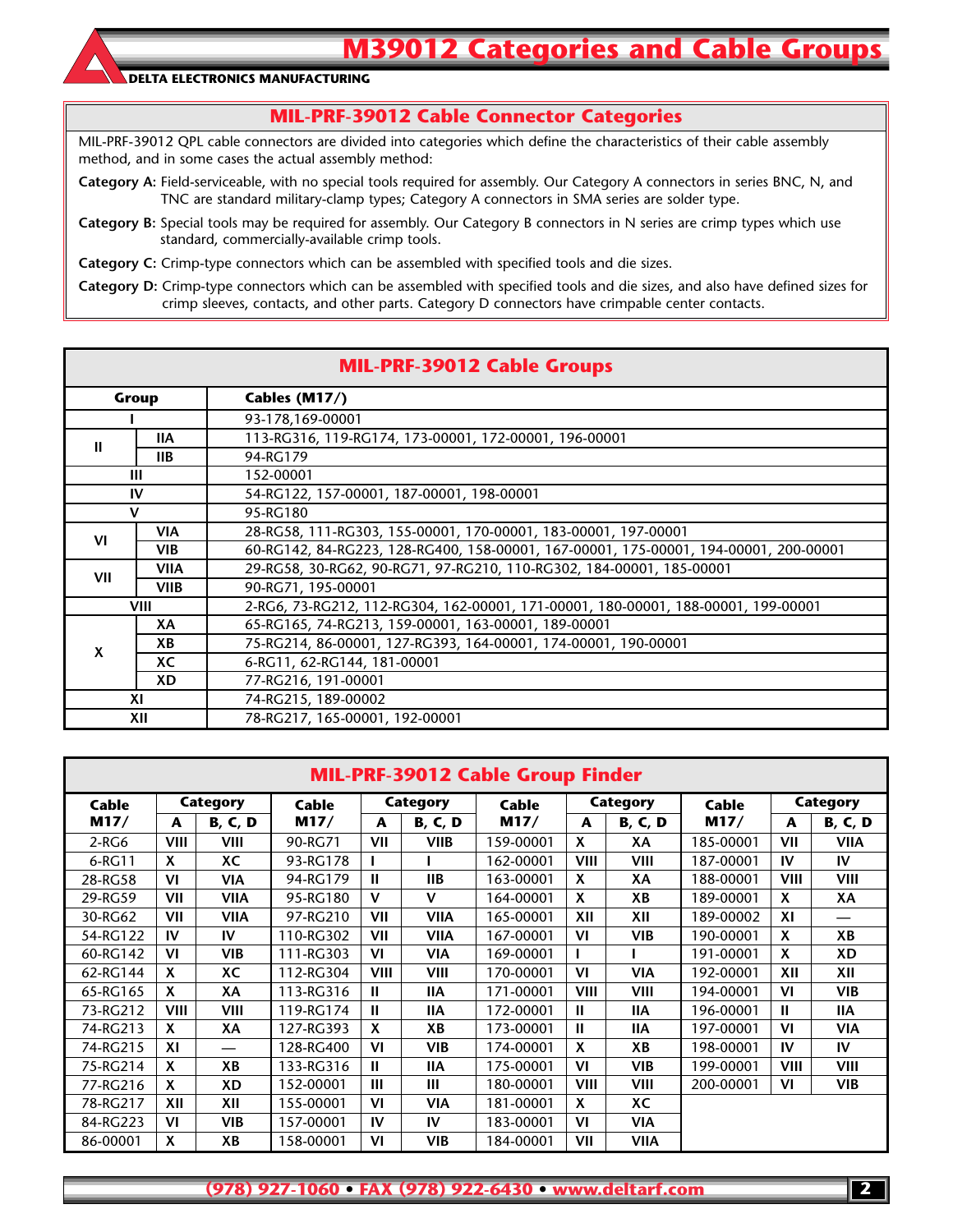### **M39012 QPL Connectors—BN**

#### **DELTA ELECTRONICS MANUFACTURING**

### **M39012/16—BNC Straight Plug**



| <b>M39012 P/N</b> | <b>Category   Group   '</b> |     | <b>Figure</b> | A    | B   | <b>Body</b>   | <b>Contact</b> | <b>Trim Code</b> |
|-------------------|-----------------------------|-----|---------------|------|-----|---------------|----------------|------------------|
| M39012/16-0101    | A                           | VI  |               | 1.06 | .50 | <b>Silver</b> | Gold(C)        | A/17             |
| M39012/16-0102    | A                           | VII |               | 1.06 | .50 | <b>Silver</b> | Gold(C)        | A/17             |
| M39012/16-0103    | A                           | IV  |               | 1.06 | .50 | <b>Silver</b> | Gold(C)        | A/17             |
| M39012/16-0111    | A                           | VI  |               | 1.06 | .50 | <b>Silver</b> | Gold(C)        | A/17             |
| M39012/16-0118    | A                           | VII |               | 1.06 | .50 | <b>Silver</b> | Gold(C)        | A/17             |
| M39012/16-0220    | A                           | Ш   |               | 1.06 | .50 | <b>Silver</b> | Gold(C)        | A / 37           |
| M39012/16-0225    | A                           | χ   |               | 1.66 | .75 | <b>Silver</b> | Gold(C)        | A/01             |



|                                                                                                                               |                 |                              | M39012/18-BNC Panel Jack |      |                   |     |               |                |                                                |  |  |
|-------------------------------------------------------------------------------------------------------------------------------|-----------------|------------------------------|--------------------------|------|-------------------|-----|---------------|----------------|------------------------------------------------|--|--|
| $C$ dia.<br>$\leftarrow$ 120 max. panel<br>$\rightarrow$<br>.500<br>.688<br><b>Figure 1</b><br>square<br>typ.<br>#3-56 UNF-2B |                 |                              |                          |      |                   |     |               |                |                                                |  |  |
| <b>M39012 P/N</b>                                                                                                             | <b>Category</b> | <b>Cable</b><br><b>Group</b> | <b>Figure</b>            |      | <b>Dimensions</b> |     |               | <b>Plating</b> | <b>Assembly Procedure/</b><br><b>Trim Code</b> |  |  |
|                                                                                                                               |                 |                              |                          | A    | B                 | C   | <b>Body</b>   | <b>Contact</b> |                                                |  |  |
| M39012/18-0101                                                                                                                | A               | VII                          |                          | 1.16 | .55               | .50 | <b>Silver</b> | Gold(C)        | A/17                                           |  |  |
|                                                                                                                               |                 |                              |                          |      |                   |     |               |                |                                                |  |  |

| M39012/18-0101 | A | VII | I. I 6 | دد. | .50 | Silver        | Gold (C) | A/<br>$\mathbf{L}$ |
|----------------|---|-----|--------|-----|-----|---------------|----------|--------------------|
| M39012/18-0102 | А | VI  | I.16   | .55 | .50 | <b>Silver</b> | Gold(C)  | A/17               |
| M39012/18-0103 |   | IV  | I.16   | .55 | .50 | <b>Silver</b> | Gold(C)  | A/17               |
| M39012/18-0111 |   | VI  | I.16   | .55 | .50 | <b>Silver</b> | Gold(C)  | A/17               |
| M39012/18-0118 | А | VII | 1.16   | .55 | .50 | <b>Silver</b> | Gold(C)  | A/17               |
| M39012/18-0220 | А |     | .16.   | .55 | .50 | <b>Silver</b> | Gold(C)  | A/38               |
|                |   |     |        |     |     |               |          |                    |

See page 2 for cable groups and category definitions. • Assembly procedures start on page 20. • (C) indicates captive contact.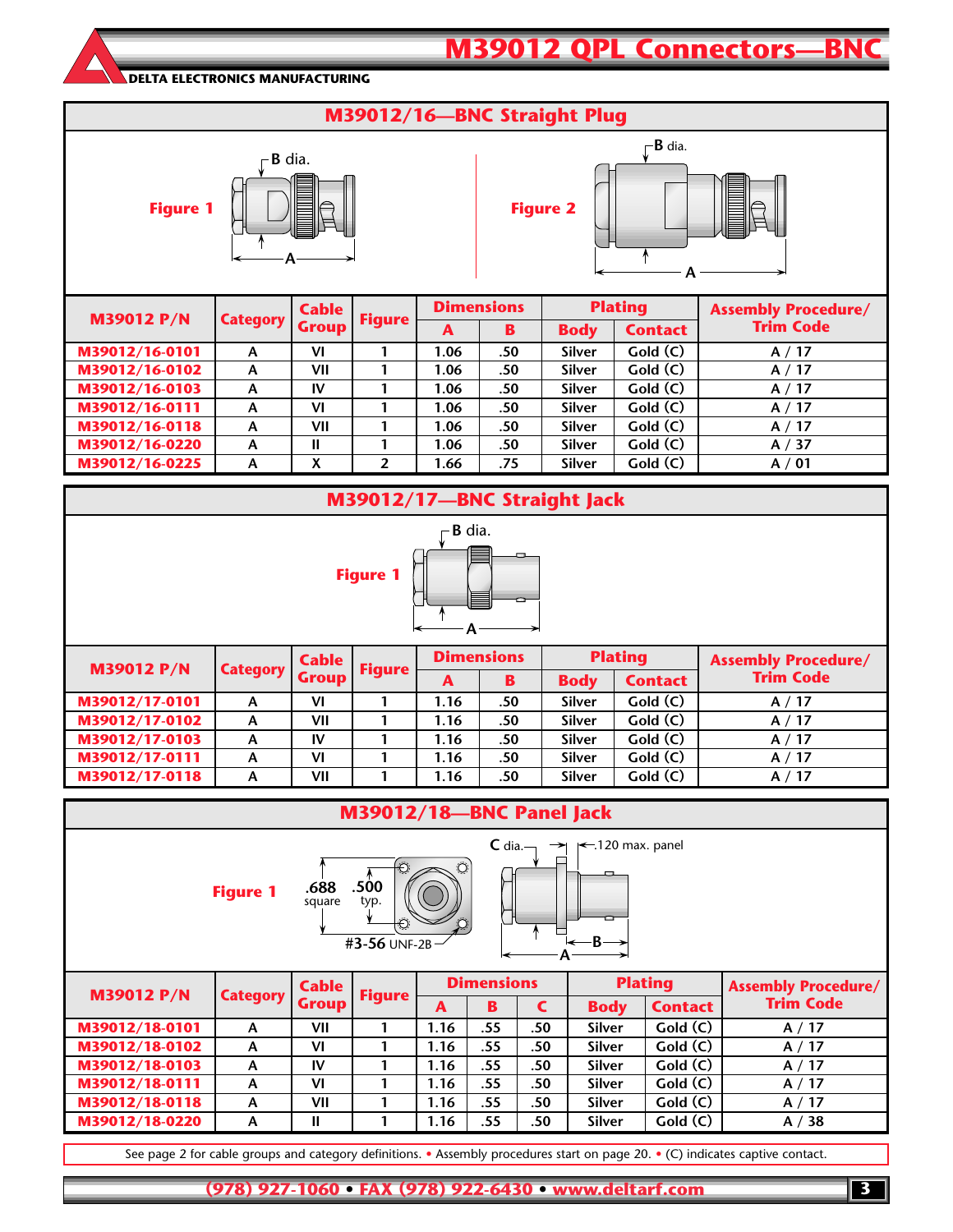## **M39012 QPL Connectors-BN**

#### **DELTA ELECTRONICS MANUFACTURING**



**M39012/19-0118 A VII 1 1.16 .81 .50 Silver Gold (C) A / 17 M39012/19-0220 A II I** 1 **1.16** .81 .50 Silver Gold (C) **A** / 17

| M39012/20-BNC Right Angle Plug                                                                                                                |                 |              |                |      |                   |     |               |                |                            |  |  |  |  |
|-----------------------------------------------------------------------------------------------------------------------------------------------|-----------------|--------------|----------------|------|-------------------|-----|---------------|----------------|----------------------------|--|--|--|--|
| B<br>B<br>$\leftarrow$ C $\rightarrow$<br>A<br>A<br><b>TITULIA</b><br>(crimp sleeve)<br>C dia.<br>11 ID<br><b>Figure 2</b><br><b>Figure 1</b> |                 |              |                |      |                   |     |               |                |                            |  |  |  |  |
| <b>M39012 P/N</b>                                                                                                                             |                 | <b>Cable</b> |                |      | <b>Dimensions</b> |     |               | <b>Plating</b> | <b>Assembly Procedure/</b> |  |  |  |  |
|                                                                                                                                               | <b>Category</b> | <b>Group</b> | <b>Figure</b>  | A    | B                 | C   | <b>Body</b>   | <b>Contact</b> | <b>Trim Code</b>           |  |  |  |  |
| M39012/20-0006                                                                                                                                | $\mathsf{C}$    | <b>VIA</b>   |                | 1.07 | 1.63              | .50 | <b>Silver</b> | Gold(C)        | B/19                       |  |  |  |  |
| M39012/20-0007                                                                                                                                | C               | <b>VIB</b>   |                | 1.07 | 1.63              | .50 | <b>Silver</b> | Gold (C)       | B/19                       |  |  |  |  |
| M39012/20-0101                                                                                                                                | A               | VI           | $\overline{2}$ | 1.09 | 1.61              | .50 | <b>Silver</b> | Gold (C)       | A/17                       |  |  |  |  |
|                                                                                                                                               | A               | VII          | $\overline{2}$ | 1.09 | 1.61              | .50 | <b>Silver</b> | Gold(C)        | A/17                       |  |  |  |  |
| M39012/20-0102                                                                                                                                |                 |              |                |      |                   |     |               |                |                            |  |  |  |  |

|                                                                                                                                                    | M39012/21-BNC Bulkhead Receptacle |      |     |                   |      |      |                |                |                |  |  |  |  |
|----------------------------------------------------------------------------------------------------------------------------------------------------|-----------------------------------|------|-----|-------------------|------|------|----------------|----------------|----------------|--|--|--|--|
| $C$ (I.D.)<br>一<br><b>Mounting hole</b><br>D<br>$\odot$<br>dimensions<br>l←E→<br>$\leftarrow$ 500 $\rightarrow$<br>dia.<br>dia.<br><b>Figure 1</b> |                                   |      |     |                   |      |      |                |                |                |  |  |  |  |
| <b>M39012 P/N</b>                                                                                                                                  |                                   |      |     | <b>Dimensions</b> |      |      | <b>Maximum</b> | <b>Plating</b> |                |  |  |  |  |
|                                                                                                                                                    | <b>Figure</b>                     | A    | B   |                   | D    | E    | <b>Panel</b>   | <b>Body</b>    | <b>Contact</b> |  |  |  |  |
| M39012/21-0001                                                                                                                                     |                                   | 1.06 | .49 | .062              | .410 | .442 | .13            | <b>Silver</b>  | Gold(C)        |  |  |  |  |
| M39012/21-0002                                                                                                                                     |                                   | 1.19 | .47 | .062              | .348 | .380 | .26            | Silver         | Gold (C)       |  |  |  |  |
| M39012/21-0003                                                                                                                                     |                                   | 1.19 | .47 | .062              | .410 | .442 | .26            | Silver         | Gold(C)        |  |  |  |  |

See page 2 for cable groups and category definitions. • Assembly procedures start on page 20. • (C) indicates captive contact.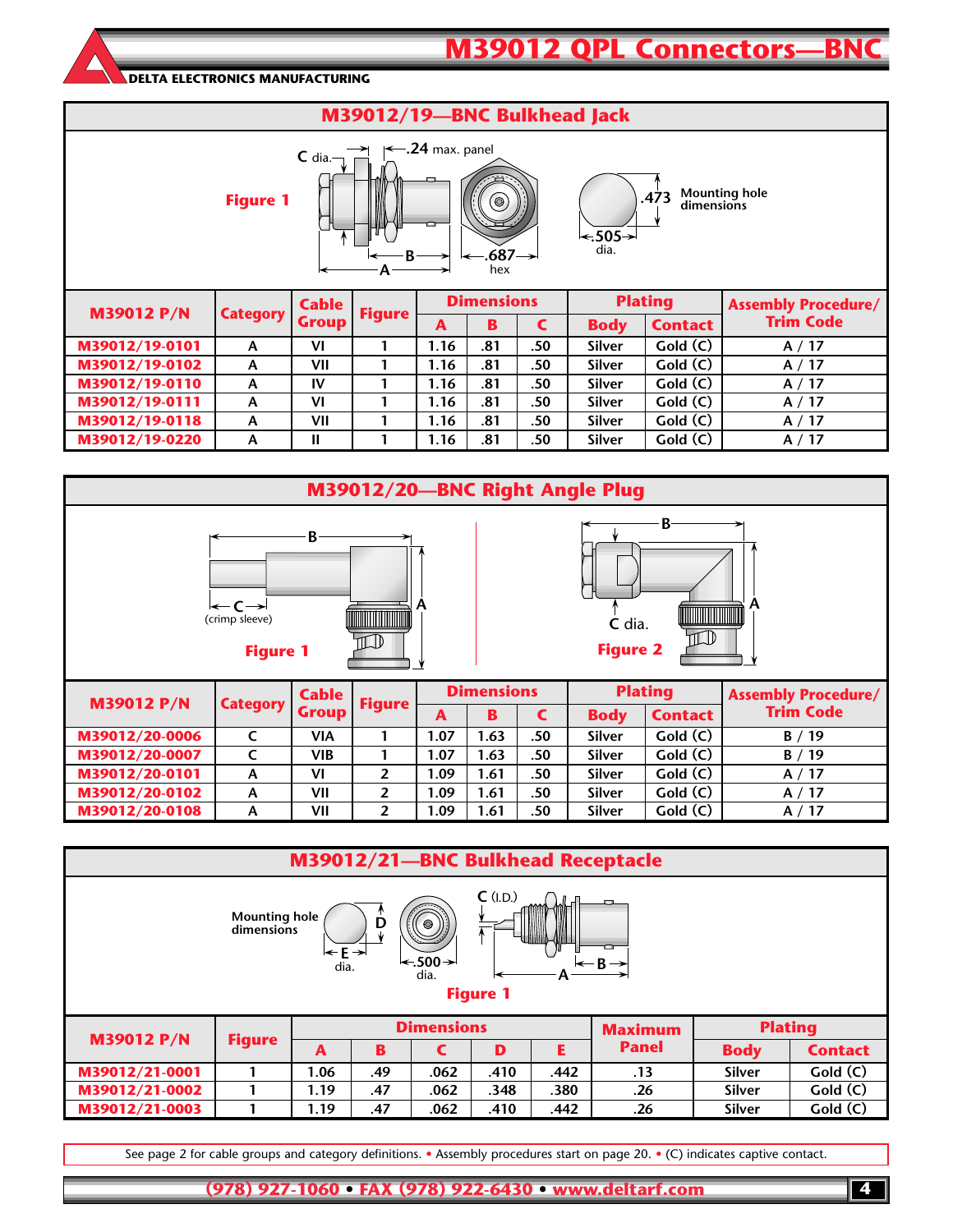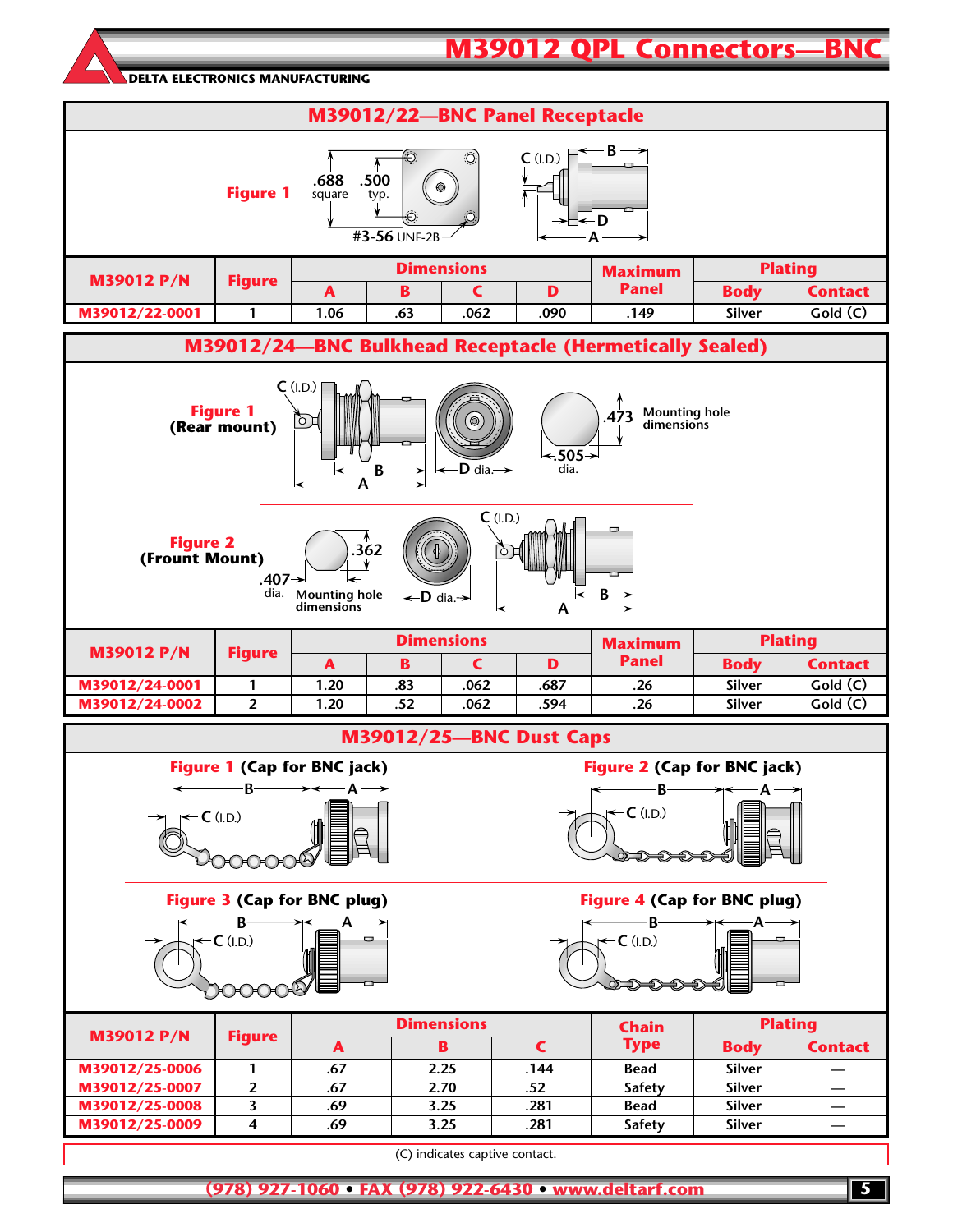

(C) indicates captive contact.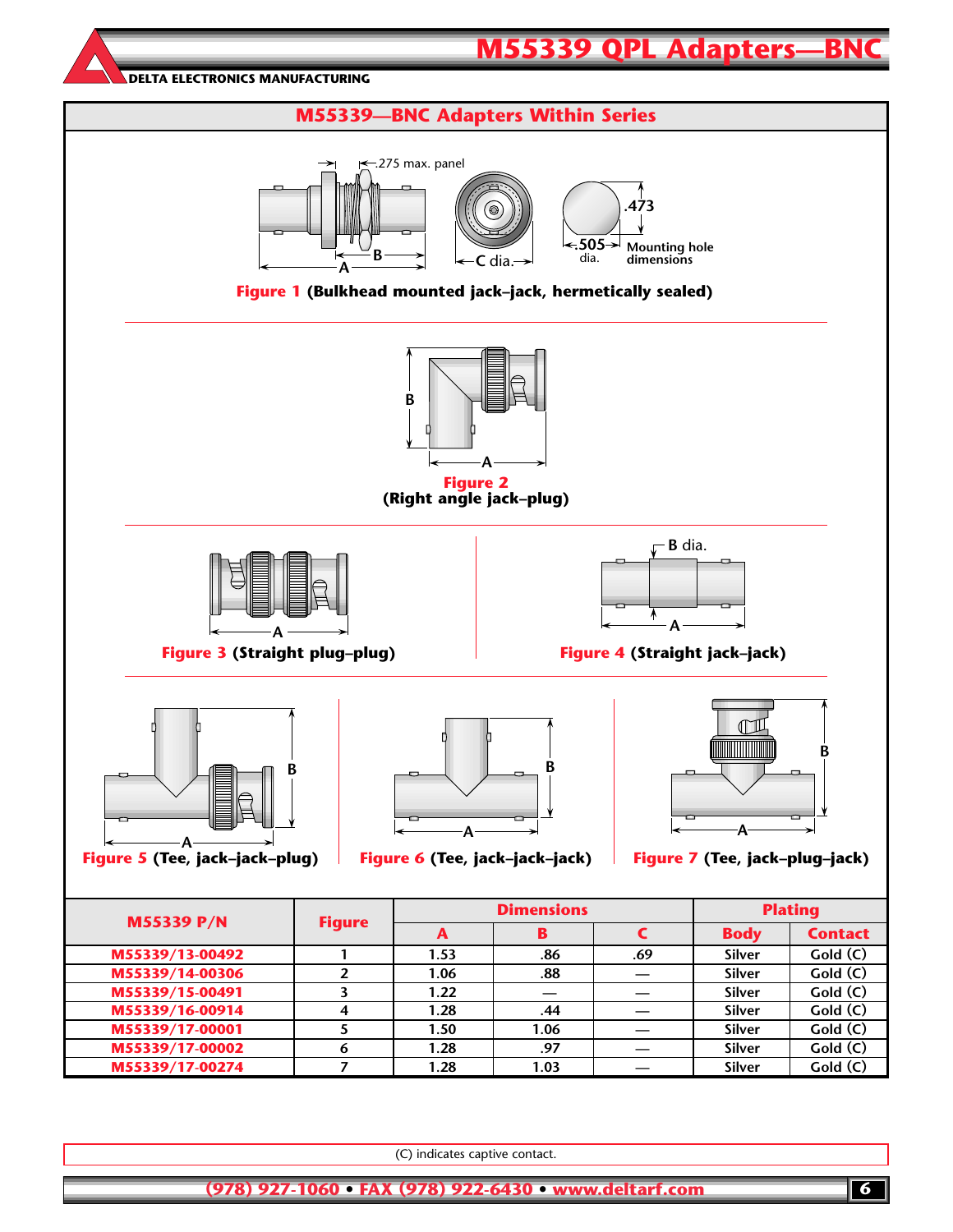|                                                                                                                            |                 |              |                         |              |                   | M39012/01-N Straight Plug |                |                            |  |  |  |
|----------------------------------------------------------------------------------------------------------------------------|-----------------|--------------|-------------------------|--------------|-------------------|---------------------------|----------------|----------------------------|--|--|--|
| B dia.<br>$\mathsf{\Gamma}$ B dia.<br><b>Figure 1</b><br><b>Figure 2</b><br>А<br>А                                         |                 |              |                         |              |                   |                           |                |                            |  |  |  |
| $-0.033$ dia.<br><b>Coupling nut</b><br>lockwire holes (3)<br><b>Figure 3</b><br>◉<br>detail<br>R<br>(crimp sleeve)<br>-A- |                 |              |                         |              |                   |                           |                |                            |  |  |  |
|                                                                                                                            |                 | <b>Cable</b> |                         |              | <b>Dimensions</b> |                           | <b>Plating</b> | <b>Assembly Procedure/</b> |  |  |  |
| <b>M39012 P/N</b>                                                                                                          | <b>Category</b> | <b>Group</b> | <b>Figure</b>           | $\mathbf{A}$ | B                 | <b>Body</b>               | <b>Contact</b> | <b>Trim Code</b>           |  |  |  |
| M39012/01-0005                                                                                                             | A               | X            | 1                       | 1.50         | .75               | Silver                    | Gold(C)        | A / 01                     |  |  |  |
| M39012/01-0015                                                                                                             | A               | XII          | 1                       | 1.80         | .88               | <b>Silver</b>             | Gold (C)       | A / 01                     |  |  |  |
| M39012/01-0125                                                                                                             | A               | XI           | $\overline{2}$          | 2.42         | .75               | <b>Silver</b>             | Gold (C)       | <b>Contact Factory</b>     |  |  |  |
| M39012/01-0501                                                                                                             | D               | XB           | 3                       | 1.55         | .60               | <b>Silver</b>             | Gold (C)       | B / 03                     |  |  |  |
| M39012/01-0502                                                                                                             | D               | XA           | 3                       | 1.55         | .60               | <b>Silver</b>             | Gold (C)       | B / 03                     |  |  |  |
| M39012/01-0503                                                                                                             | D               | <b>VIB</b>   | 3                       | 1.45         | .50               | <b>Silver</b>             | Gold (C)       | B / 03                     |  |  |  |
| M39012/01B0007                                                                                                             | B               | XA           | 3                       | 1.55         | .60               | <b>Silver</b>             | Gold (C)       | B / 03                     |  |  |  |
| M39012/01B0008                                                                                                             | B               | XB           | $\overline{\mathbf{3}}$ | 1.55         | .60               | <b>Silver</b>             | Gold (C)       | B / 03                     |  |  |  |

**M39012 QPL Connectors** 



See next page for panel-mounted M39012/02 cable jacks.

See page 2 for cable groups and category definitions. • Assembly procedures start on page 20. • (C) indicates captive contact.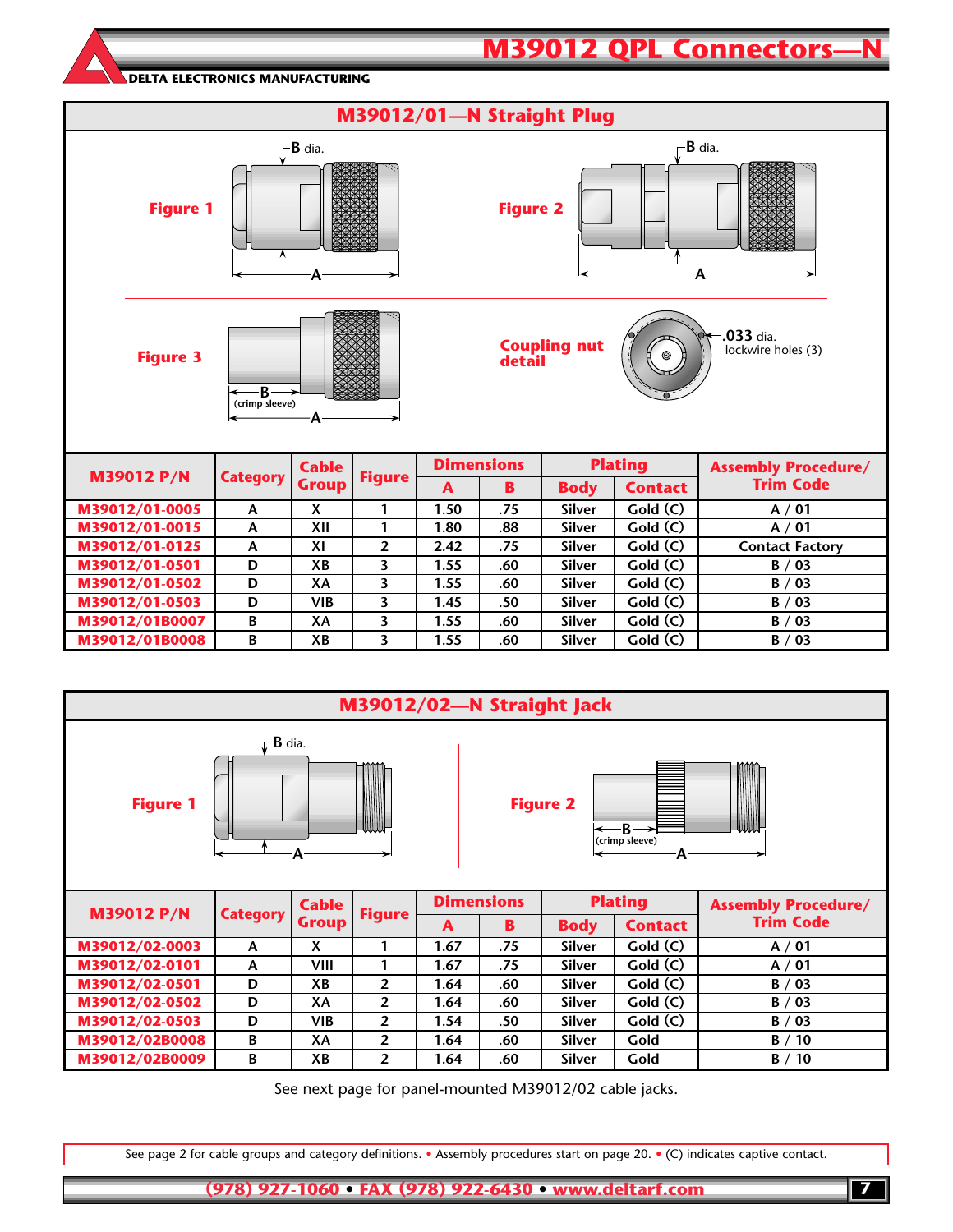

**M39012 QPL Connectors** 



See page 2 for cable groups and category definitions. • Assembly procedures start on page 20. • (C) indicates captive contact.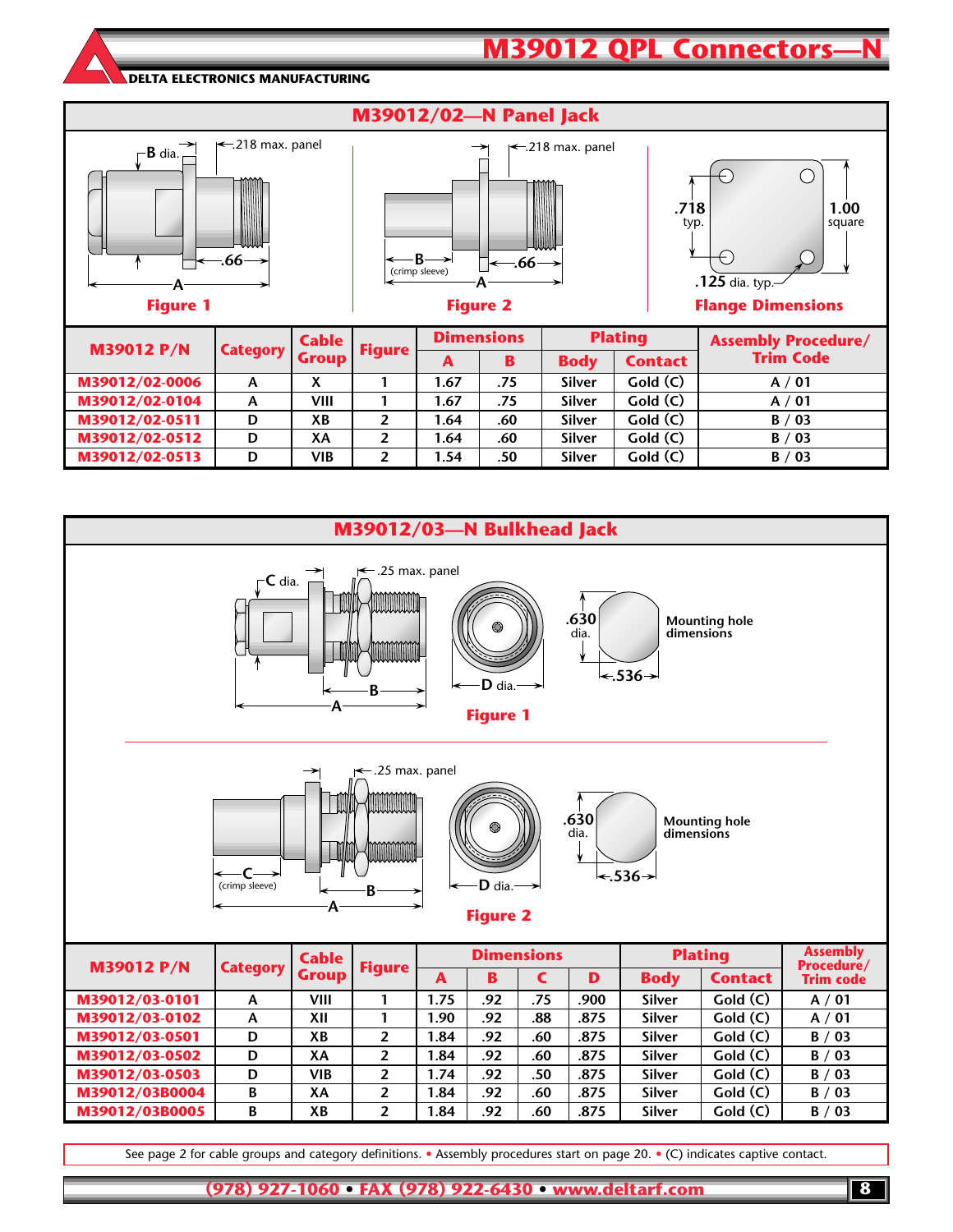### **M39012 QPL Connectors**

#### **DELTA ELECTRONICS MANUFACTURING**





|                                                                       | <b>M39012/25-N Dust Caps</b> |  |  |  |  |  |  |  |  |  |  |  |  |
|-----------------------------------------------------------------------|------------------------------|--|--|--|--|--|--|--|--|--|--|--|--|
| <b>Figure 1 (Cap for N jack)</b><br>Figure 2 (Cap for N jack)         |                              |  |  |  |  |  |  |  |  |  |  |  |  |
| J←C (I.D.)<br> ← C (I.D.)<br>$\rightarrow$                            |                              |  |  |  |  |  |  |  |  |  |  |  |  |
| <b>Dimensions</b><br><b>Chain</b><br><b>M39012 P/N</b>                | <b>Plating</b>               |  |  |  |  |  |  |  |  |  |  |  |  |
| <b>Figure</b><br><b>Type</b><br>B<br><b>Body</b><br>A                 | <b>Contact</b>               |  |  |  |  |  |  |  |  |  |  |  |  |
| M39012/25-0011<br>.56<br>2.50<br>.144<br><b>Silver</b><br><b>Bead</b> |                              |  |  |  |  |  |  |  |  |  |  |  |  |
| M39012/25-0012<br>2<br>3.75<br>Silver<br>.635<br>.56<br><b>Safety</b> |                              |  |  |  |  |  |  |  |  |  |  |  |  |

See page 2 for cable groups and category definitions. • Assembly procedures start on page 20. • (C) indicates captive contact.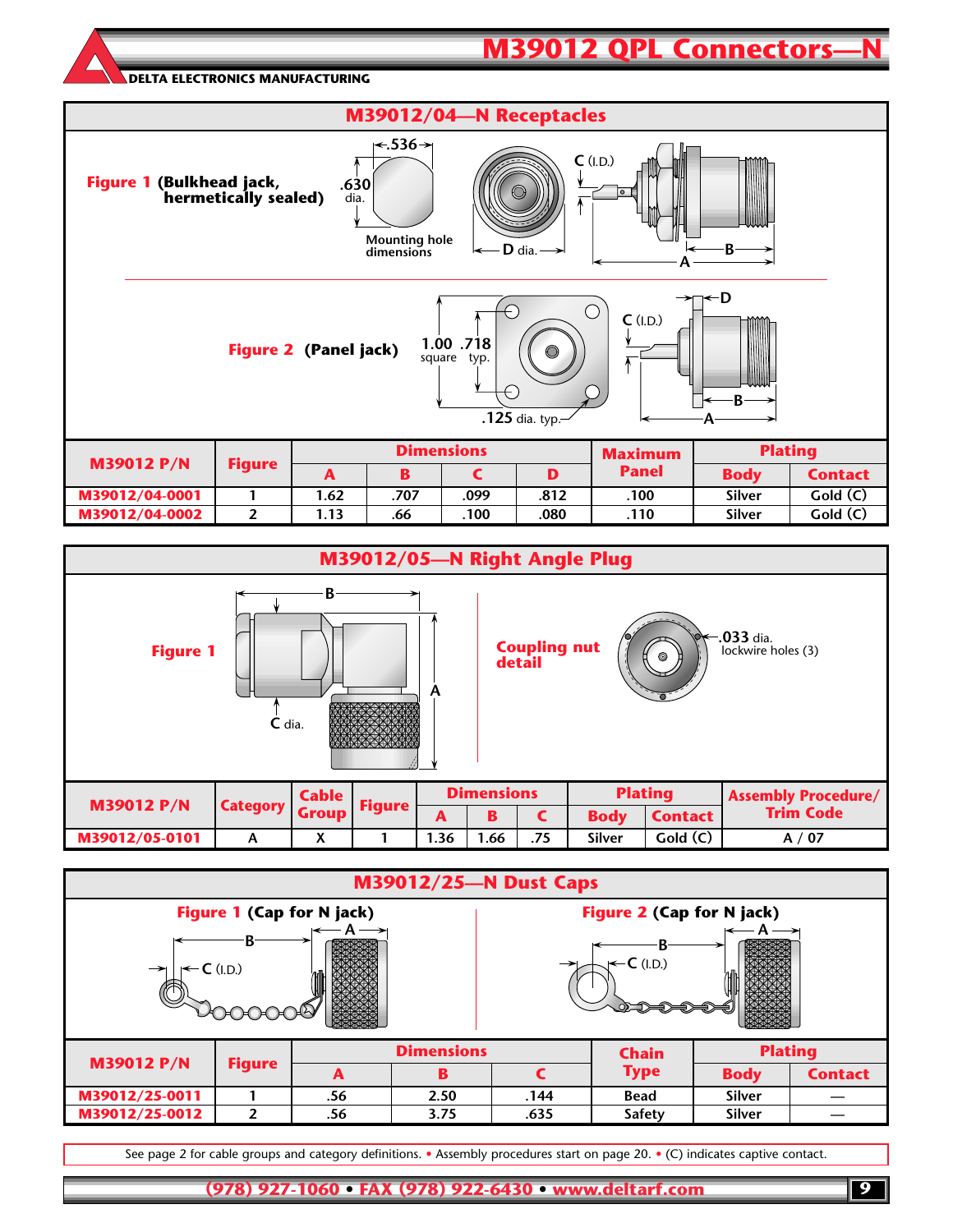

(C) indicates captive contact.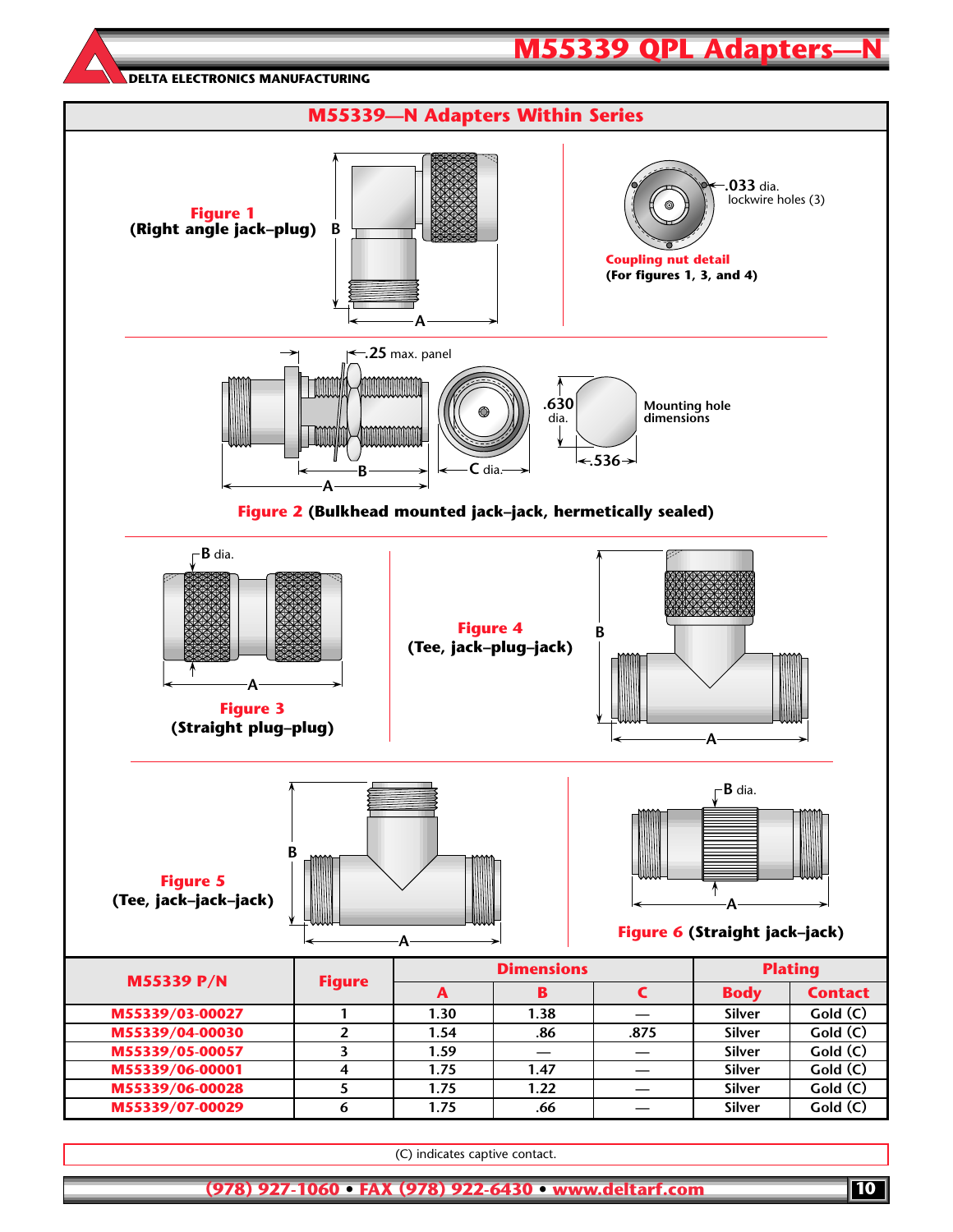### **M39012 QPL Connectors-**

**DELTA ELECTRONICS MANUFACTURING**



**(1)** Category A: Solder sleeve with access hole as shown; Category C: Crimp sleeve without access hole. **(2)** Coupling nut is passivated; body tail is gold plated for soldering of cable braid.

**M39012/55-3130 A III 2** .91 .67

See page 2 for cable groups and category definitions. • Assembly procedures start on page 20. • (C) indicates captive contact.

**(978) 927-1060 • FAX (978) 922-6430 • www.deltarf.com**

**M39012/55-3128 C VIB 4 .95 .57 Passivated Gold (C) K / 12 M39012/55-3129 C VIA 4 .97 .57 Passivated Gold (C) K / 12**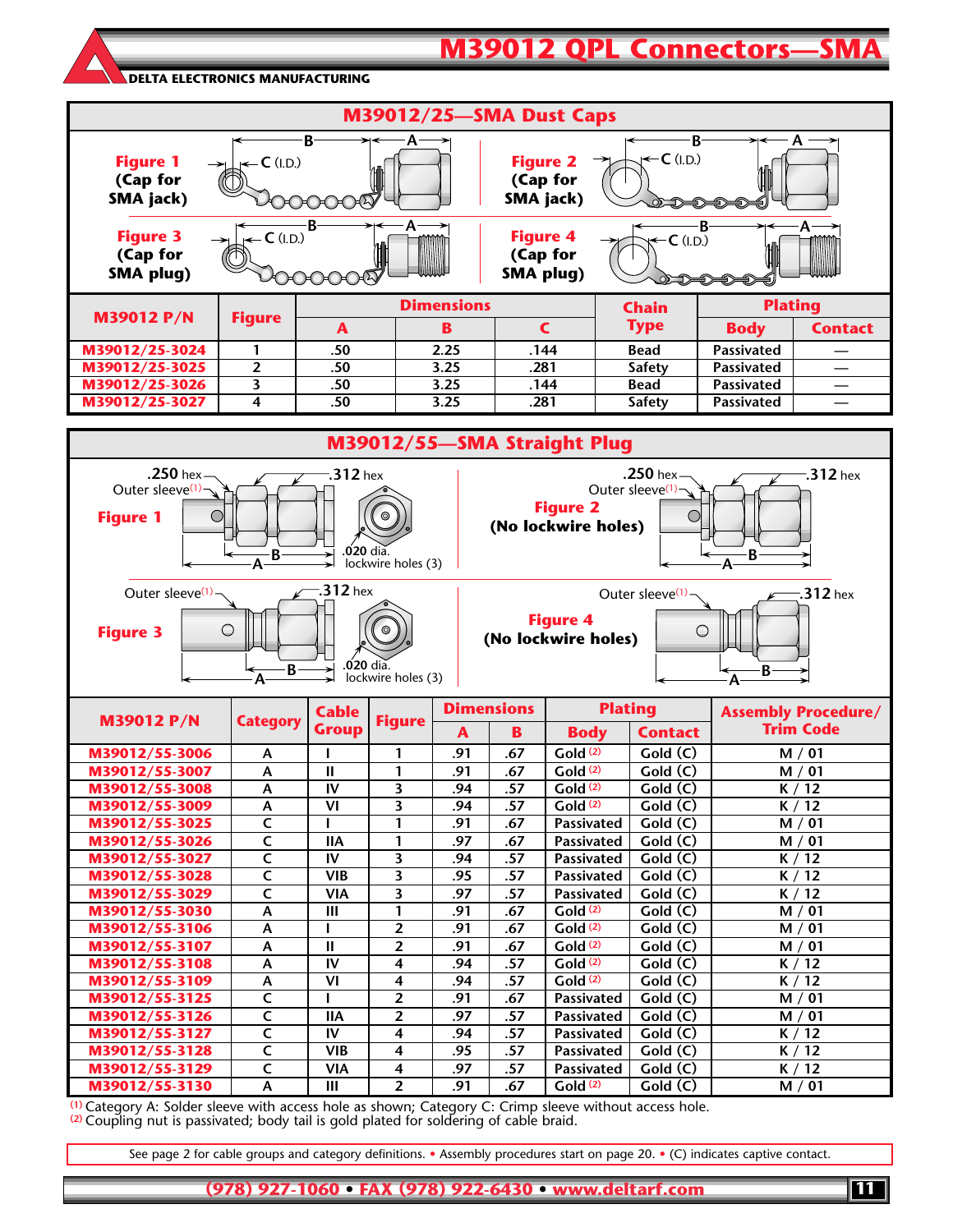# **M39012 QPL Connectors—SM**

#### **DELTA ELECTRONICS MANUFACTURING**

| M39012/56-SMA Right Angle Plug                                                                                                                                                                                                                                                                                                                                                      |                           |                              |                |     |     |                      |                |                                                |  |  |  |  |  |
|-------------------------------------------------------------------------------------------------------------------------------------------------------------------------------------------------------------------------------------------------------------------------------------------------------------------------------------------------------------------------------------|---------------------------|------------------------------|----------------|-----|-----|----------------------|----------------|------------------------------------------------|--|--|--|--|--|
| $\frac{.68}{-.54}$<br>$.68 -$<br>$\leftarrow$ 312 hex<br>$\leftarrow$ 312 hex<br>→<br>$\frac{6}{6}$ .54<br>$\circledcirc$<br>⊚<br>.020 dia.<br>lockwire holes (3)<br>А<br>A<br>B<br>B<br><b>Figure 2</b><br><b>Figure 1</b><br>$\bigcirc$<br>$\bigcirc$<br>(No lockwire holes)<br>Outer<br>Outer<br>sleeve <sup>(1)</sup><br>$s$ leeve $(1)$<br><b>Dimensions</b><br><b>Plating</b> |                           |                              |                |     |     |                      |                |                                                |  |  |  |  |  |
| <b>M39012 P/N</b>                                                                                                                                                                                                                                                                                                                                                                   | <b>Category</b>           | <b>Cable</b><br><b>Group</b> | <b>Figure</b>  |     |     |                      |                | <b>Assembly Procedure/</b><br><b>Trim Code</b> |  |  |  |  |  |
|                                                                                                                                                                                                                                                                                                                                                                                     |                           |                              |                | A   | B   | <b>Body</b>          | <b>Contact</b> |                                                |  |  |  |  |  |
| M39012/56-3006                                                                                                                                                                                                                                                                                                                                                                      | A                         |                              | 1              | .68 | .55 | Gold <sup>(2)</sup>  | Gold(C)        | L/06                                           |  |  |  |  |  |
| M39012/56-3007                                                                                                                                                                                                                                                                                                                                                                      | A                         | $\mathbf{I}$                 | 1              | .68 | .55 | Gold(2)              | Gold (C)       | L/06                                           |  |  |  |  |  |
| M39012/56-3008                                                                                                                                                                                                                                                                                                                                                                      | Α                         | IV                           | 1              | .76 | .63 | Gold(2)              | Gold (C)       | L/01                                           |  |  |  |  |  |
| M39012/56-3009                                                                                                                                                                                                                                                                                                                                                                      | A                         | VI                           | 1              | .76 | .63 | Gold(2)              | Gold (C)       | L/01                                           |  |  |  |  |  |
| M39012/56-3025                                                                                                                                                                                                                                                                                                                                                                      | $\mathsf{C}$              | п                            | 1              | .68 | .55 | <b>Passivated</b>    | Gold (C)       | $'$ 06<br>$\mathsf{L}$ /                       |  |  |  |  |  |
| M39012/56-3026                                                                                                                                                                                                                                                                                                                                                                      | $\overline{\mathsf{c}}$   | <b>IIA</b>                   | 1              | .74 | .61 | Passivated           | Gold (C)       | L/06                                           |  |  |  |  |  |
| M39012/56-3027                                                                                                                                                                                                                                                                                                                                                                      | $\overline{\mathsf{C}}$   | IV                           | 1              | .68 | .55 | Passivated           | Gold (C)       | L/06                                           |  |  |  |  |  |
| M39012/56-3028                                                                                                                                                                                                                                                                                                                                                                      | $\overline{\mathsf{C}}$   | <b>VIB</b>                   | 1              | .69 | .56 | <b>Passivated</b>    | Gold(C)        | L/06                                           |  |  |  |  |  |
| M39012/56-3029                                                                                                                                                                                                                                                                                                                                                                      | $\mathsf{C}$              | <b>VIA</b>                   | 1              | .71 | .58 | Passivated           | Gold(C)        | 06<br>$\lfloor$ /                              |  |  |  |  |  |
| M39012/56-3030                                                                                                                                                                                                                                                                                                                                                                      | A                         | III                          | 1              | .68 | .55 | Gold(2)              | Gold(C)        | L/06                                           |  |  |  |  |  |
| M39012/56-3106                                                                                                                                                                                                                                                                                                                                                                      | $\boldsymbol{\mathsf{A}}$ |                              | $\overline{2}$ | .68 | .55 | Gold(2)              | Gold (C)       | 06<br>L/                                       |  |  |  |  |  |
| M39012/56-3107                                                                                                                                                                                                                                                                                                                                                                      | A                         | $\mathbf{H}$                 | $\overline{2}$ | .68 | .55 | Gold(2)              | Gold(C)        | L/06                                           |  |  |  |  |  |
| M39012/56-3108                                                                                                                                                                                                                                                                                                                                                                      | $\boldsymbol{\mathsf{A}}$ | IV                           | $\overline{2}$ | .76 | .63 | Gold(2)              | Gold (C)       | 01<br>$\mathsf{L}$ /                           |  |  |  |  |  |
| M39012/56-3109                                                                                                                                                                                                                                                                                                                                                                      | Α                         | VI                           | $\overline{2}$ | .76 | .63 | Gold(2)              | Gold (C)       | L/01                                           |  |  |  |  |  |
| M39012/56-3125                                                                                                                                                                                                                                                                                                                                                                      | $\overline{\mathsf{c}}$   |                              | $\overline{2}$ | .68 | .55 | Passivated           | Gold (C)       | L/06                                           |  |  |  |  |  |
| M39012/56-3126                                                                                                                                                                                                                                                                                                                                                                      | $\overline{\mathsf{C}}$   | <b>IIA</b>                   | $\overline{2}$ | .74 | .61 | Passivated           | Gold (C)       | 06<br>$\mathsf{L}$ /                           |  |  |  |  |  |
| M39012/56-3127                                                                                                                                                                                                                                                                                                                                                                      | $\overline{\mathsf{c}}$   | IV                           | $\overline{2}$ | .68 | .55 | Passivated           | Gold (C)       | 06<br>$\mathsf{L}$ /                           |  |  |  |  |  |
| M39012/56-3128                                                                                                                                                                                                                                                                                                                                                                      | $\overline{\mathsf{c}}$   | <b>VIB</b>                   | $\overline{2}$ | .69 | .56 | Passivated           | Gold (C)       | L/06                                           |  |  |  |  |  |
| M39012/56-3129                                                                                                                                                                                                                                                                                                                                                                      | $\mathsf{C}$              | <b>VIA</b>                   | $\overline{2}$ | .71 | .58 | Passivated           | Gold (C)       | L/06                                           |  |  |  |  |  |
| M39012/56-3130                                                                                                                                                                                                                                                                                                                                                                      | A                         | Ш                            | $\overline{2}$ | .68 | .55 | Gol <sub>d</sub> (2) | Gold (C)       | L/06                                           |  |  |  |  |  |

**(1) (2)** See page 10 for notes.

| M39012/57-SMA Straight Jack                                                               |                 |              |                                               |                                                                                                                                      |                   |                   |                |                            |  |  |  |  |
|-------------------------------------------------------------------------------------------|-----------------|--------------|-----------------------------------------------|--------------------------------------------------------------------------------------------------------------------------------------|-------------------|-------------------|----------------|----------------------------|--|--|--|--|
| .250 hex $\rightarrow$<br>Outer $\rightarrow$<br>sleeve <sup>(1)</sup><br><b>Figure 1</b> | ٠B٠             |              | $\circ$<br>$\rightarrow$ 312 hex $\leftarrow$ | $\circ$<br>$\circ$<br>Outer $\rightarrow$<br>sleeve <sup>(1)</sup><br>$-B^{-}$<br><b>Figure 2</b><br>ю<br>.312 hex $\leftarrow$<br>⇥ |                   |                   |                |                            |  |  |  |  |
| <b>M39012 P/N</b>                                                                         | <b>Category</b> | <b>Cable</b> | <b>Figure</b>                                 |                                                                                                                                      | <b>Dimensions</b> | <b>Plating</b>    |                | <b>Assembly Procedure/</b> |  |  |  |  |
|                                                                                           |                 | <b>Group</b> |                                               | A                                                                                                                                    | B                 | <b>Body</b>       | <b>Contact</b> | <b>Trim Code</b>           |  |  |  |  |
| M39012/57-3006                                                                            | A               |              |                                               | .87                                                                                                                                  | .63               | Gold(2)           | Gold(C)        | M / 01                     |  |  |  |  |
| M39012/57-3007                                                                            | A               | Ш            | 1                                             | .87                                                                                                                                  | .63               | Gold(2)           | Gold(C)        | M / 01                     |  |  |  |  |
| M39012/57-3008                                                                            | A               | IV           | $\overline{2}$                                | .90                                                                                                                                  | .53               | Gold              | Gold(C)        | K/12                       |  |  |  |  |
| M39012/57-3009                                                                            | A               | VI           | $\overline{2}$                                | .90                                                                                                                                  | .53               | Gold              | Gold(C)        | K/12                       |  |  |  |  |
| M39012/57-3025                                                                            | C               |              |                                               | .87                                                                                                                                  | .63               | <b>Passivated</b> | Gold(C)        | M / 01                     |  |  |  |  |
| M39012/57-3026                                                                            | C               | <b>IIA</b>   | 1                                             | .93                                                                                                                                  | .63               | <b>Passivated</b> | Gold(C)        | M / 01                     |  |  |  |  |
| M39012/57-3027                                                                            | $\mathsf{C}$    | IV           | $\overline{2}$                                | .91                                                                                                                                  | .53               | <b>Passivated</b> | Gold(C)        | K / 12                     |  |  |  |  |
| M39012/57-3028                                                                            | $\mathsf{C}$    | <b>VIB</b>   | $\overline{2}$                                | .91                                                                                                                                  | .53               | <b>Passivated</b> | Gold(C)        | K/12                       |  |  |  |  |
| M39012/57-3029                                                                            | $\mathsf{C}$    | <b>VIA</b>   | $\overline{2}$                                | .93                                                                                                                                  | .53               | <b>Passivated</b> | Gold(C)        | K / 12                     |  |  |  |  |
| M39012/57-3030                                                                            | A               | Ш            |                                               | .87                                                                                                                                  | .63               | Gold(2)           | Gold (C)       | M / 01                     |  |  |  |  |

**(1) (2)** See page 12 for notes.

See page 2 for cable groups and category definitions. • Assembly procedures start on page 20. • (C) indicates captive contact.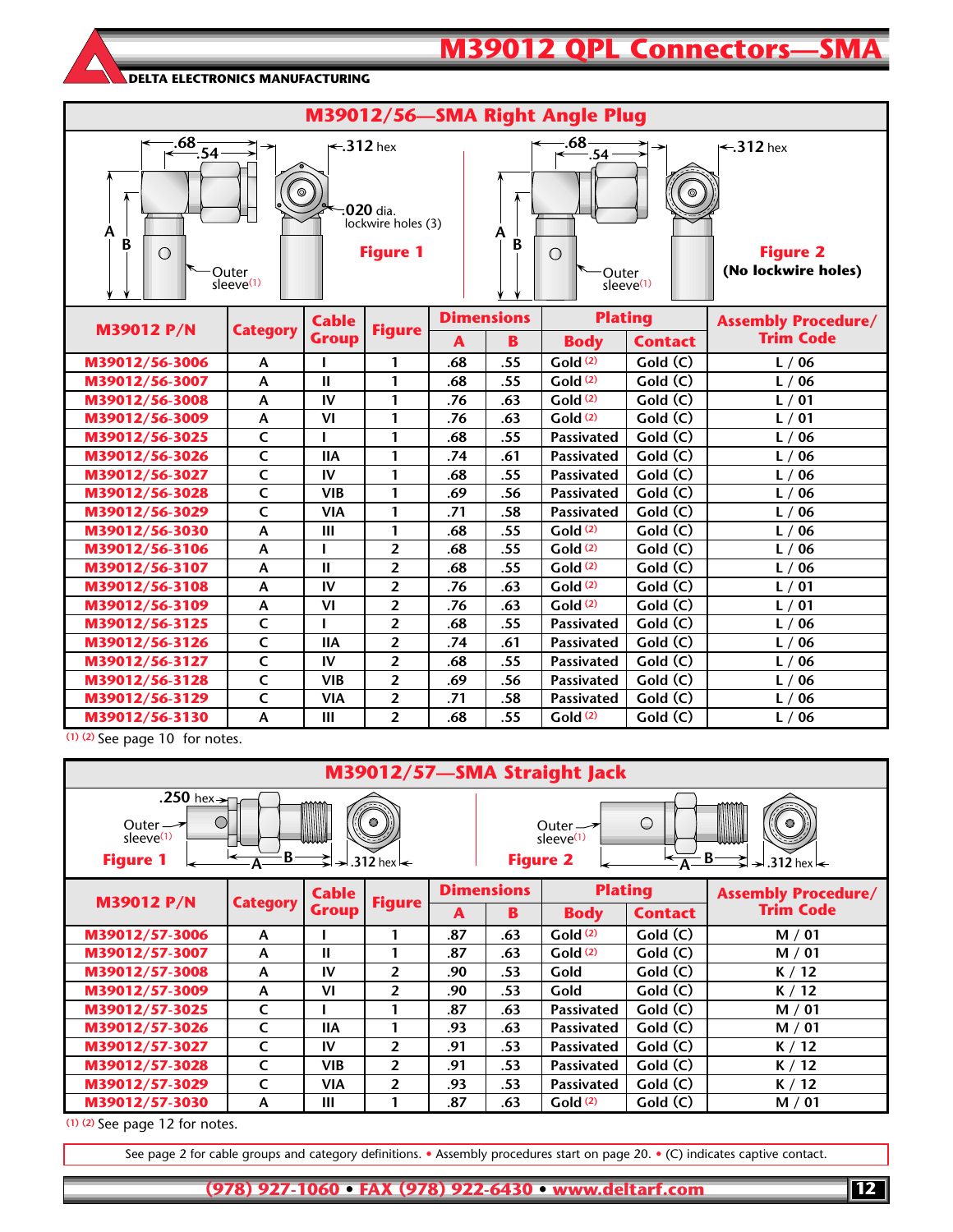### **M39012 QPL Connectors-**

#### **DELTA ELECTRONICS MANUFACTURING**





**(1)** Category A: Solder sleeve with access hole as shown; Category C: Crimp sleeve without access hole. **(2)** Mating thread area is passivated; body tail is gold plated for soldering of cable braid.

See page 2 for cable groups and category definitions. • Assembly procedures start on page 20. • (C) indicates captive contact.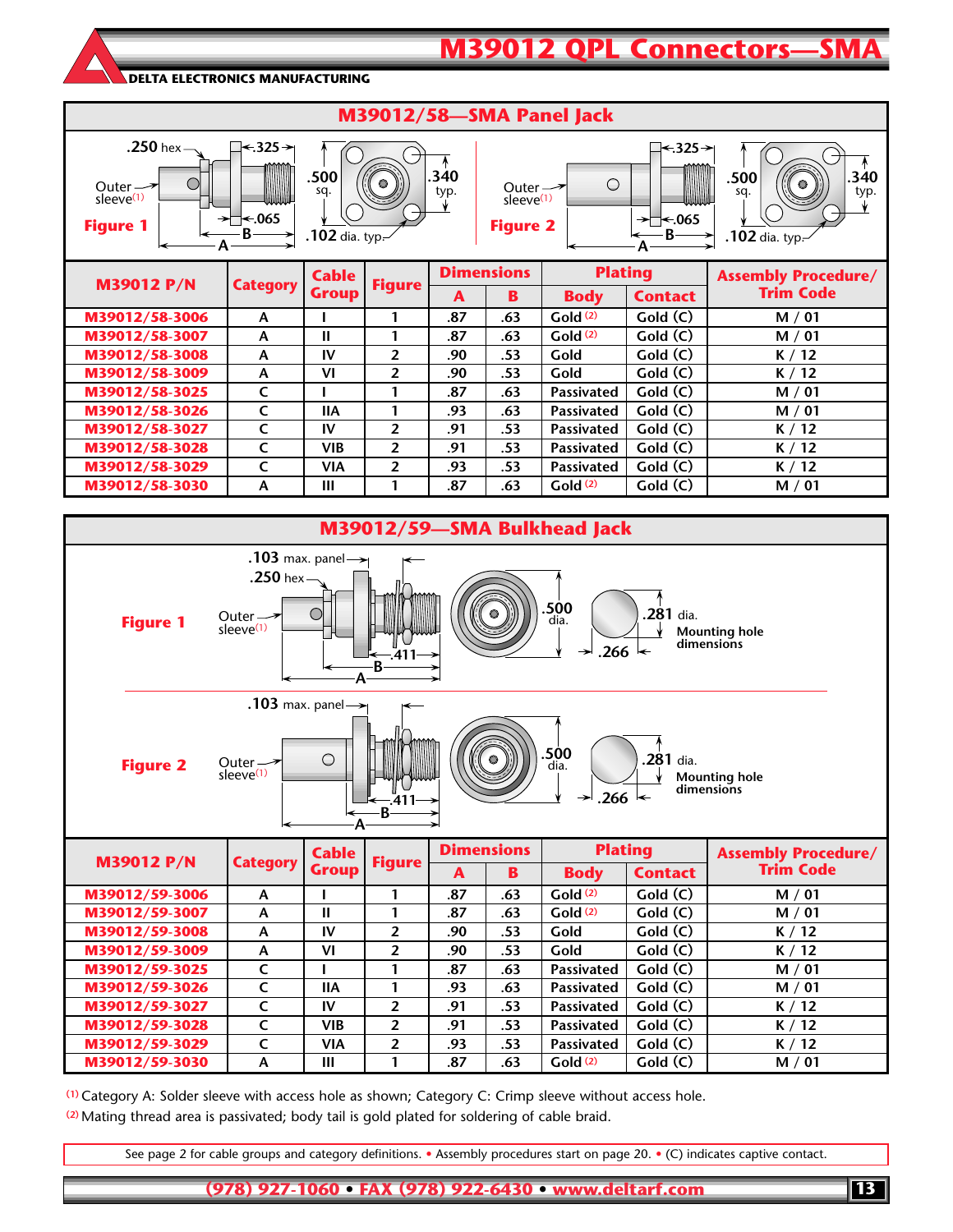### **M39012 QPL Connectors-**

**DELTA ELECTRONICS MANUFACTURING**









| <b>M39012 P/N</b> | <b>Figure</b> |      | <b>Dimensions</b> | <b>Plating</b> |                   |                |
|-------------------|---------------|------|-------------------|----------------|-------------------|----------------|
|                   |               | A    |                   |                | <b>Body</b>       | <b>Contact</b> |
| M39012/60-3001    |               | .500 | .340              | .102           | <b>Passivated</b> | Gold(C)        |
| M39012/60-3002    |               | .625 | .481              | .102           | <b>Passivated</b> | Gold (C)       |
|                   |               |      |                   |                |                   |                |



(C) indicates captive contact.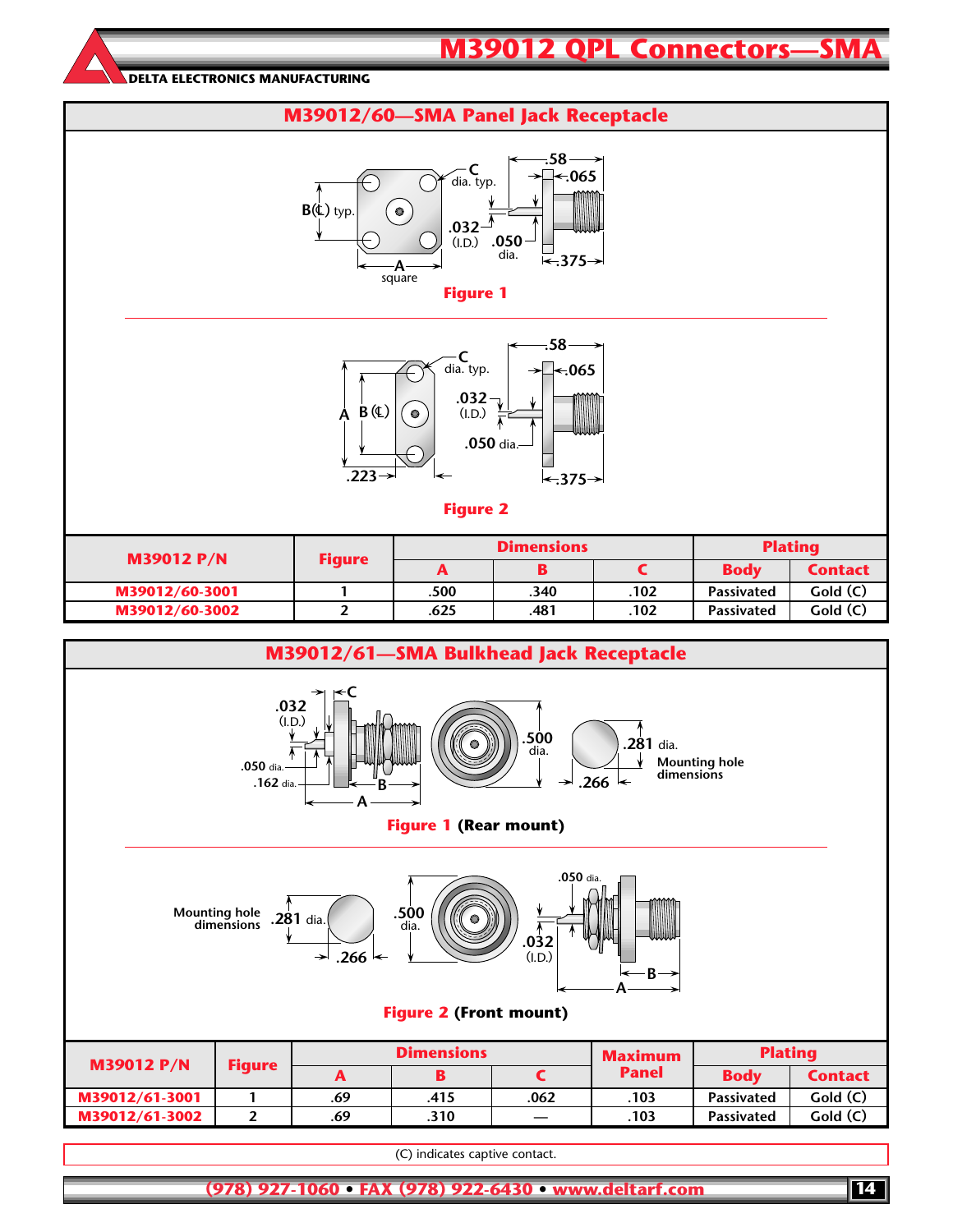### **M39012 QPL Connectors-TN**

**DELTA ELECTRONICS MANUFACTURING**

| <b>M39012/25-TNC Dust Caps</b>                                           |                                    |                   |                                    |                |               |               |                |  |
|--------------------------------------------------------------------------|------------------------------------|-------------------|------------------------------------|----------------|---------------|---------------|----------------|--|
|                                                                          | <b>Figure 1 (Cap for TNC plug)</b> |                   | <b>Figure 2 (Cap for TNC plug)</b> |                |               |               |                |  |
| $\leftarrow$ C (I.D.)                                                    |                                    |                   | $J-C$ (I.D.)                       |                |               |               |                |  |
| <b>Figure 3 (Cap for TNC jack)</b><br><b>Figure 4 (Cap for TNC jack)</b> |                                    |                   |                                    |                |               |               |                |  |
| $\leftarrow$ C (I.D.)<br>$\rightarrow$                                   |                                    |                   |                                    | J←C (I.D.)     |               |               |                |  |
| <b>M39012 P/N</b>                                                        | <b>Figure</b>                      | <b>Dimensions</b> |                                    |                | <b>Chain</b>  |               | <b>Plating</b> |  |
|                                                                          |                                    | A                 | B                                  | $\overline{C}$ | <b>Type</b>   | <b>Body</b>   | <b>Contact</b> |  |
| M39012/25-0018                                                           | 1                                  | .68               | 3.25                               | .281           | <b>Bead</b>   | <b>Silver</b> |                |  |
| M39012/25-0019                                                           | $\overline{2}$                     | .68               | 3.25                               | .281           | <b>Safety</b> | <b>Silver</b> |                |  |
| M39012/25-0020                                                           | 3                                  | .70               | 2.25                               | .144           | Bead          | Silver        |                |  |
| M39012/25-0021                                                           | 4                                  | .70               | 2.70                               | .515           | <b>Safety</b> | Silver        |                |  |



See page 2 for cable groups and category definitions. • Assembly procedures start on page 20. • (C) indicates captive contact.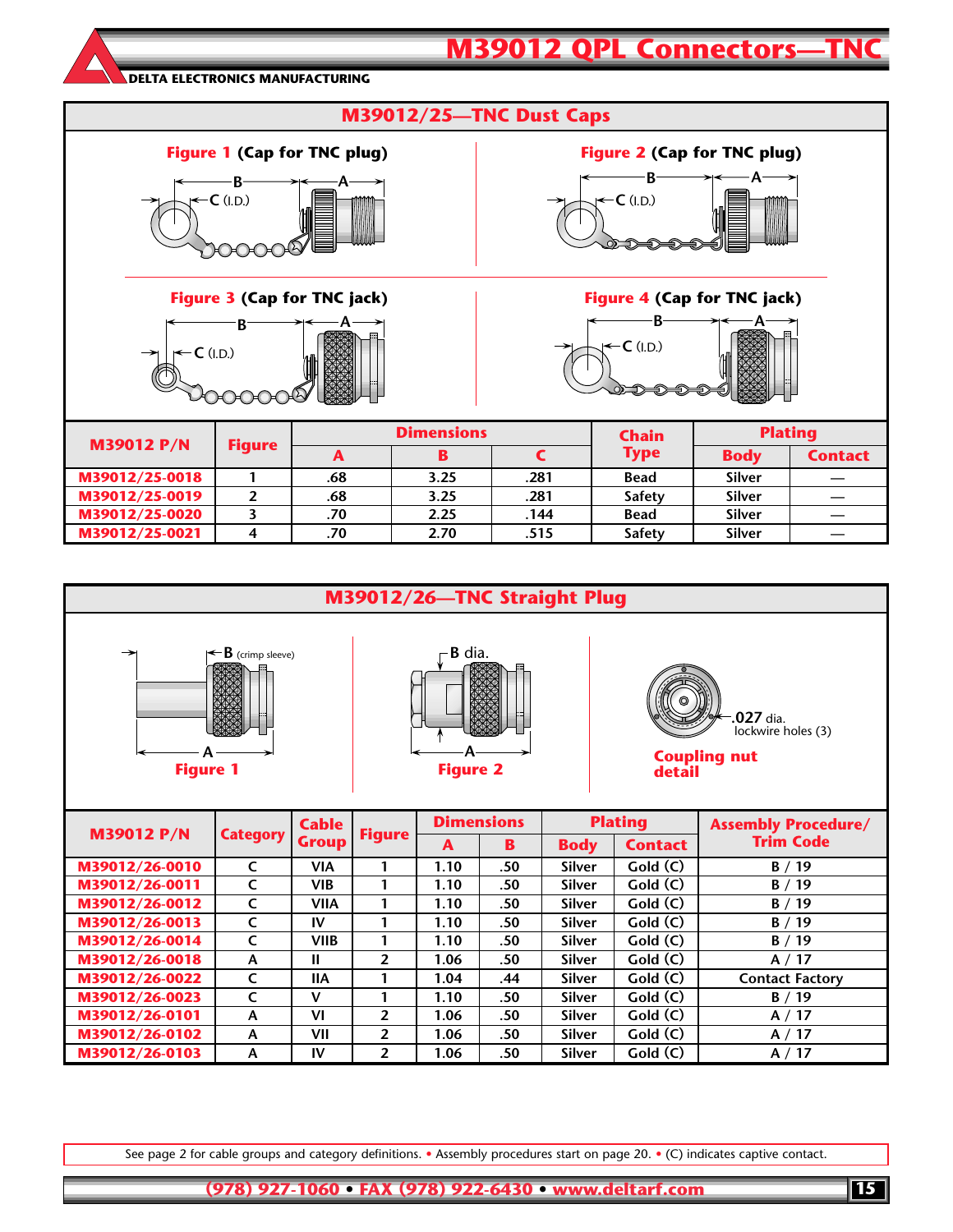



**M39012/27-0103 A IV 2 1.16 .50 Silver Gold (C) A / 17**

See page 2 for cable groups and category definitions. • Assembly procedures start on page 20. • (C) indicates captive contact.

**(978) 927-1060 • FAX (978) 922-6430 • www.deltarf.com**

**M39012/28-0023 C V 1 1.43 .81 .50 Silver Gold (C) B / 19 M39012/28-0101 A VI 2 1.16 .81 .50 Silver Gold (C) A / 17 M39012/28-0102 A VII 2 1.16 .81 .50 Silver Gold (C) A / 17 M39012/28-0103 A IV 2 1.16 .81 .50 Silver Gold (C) A / 17**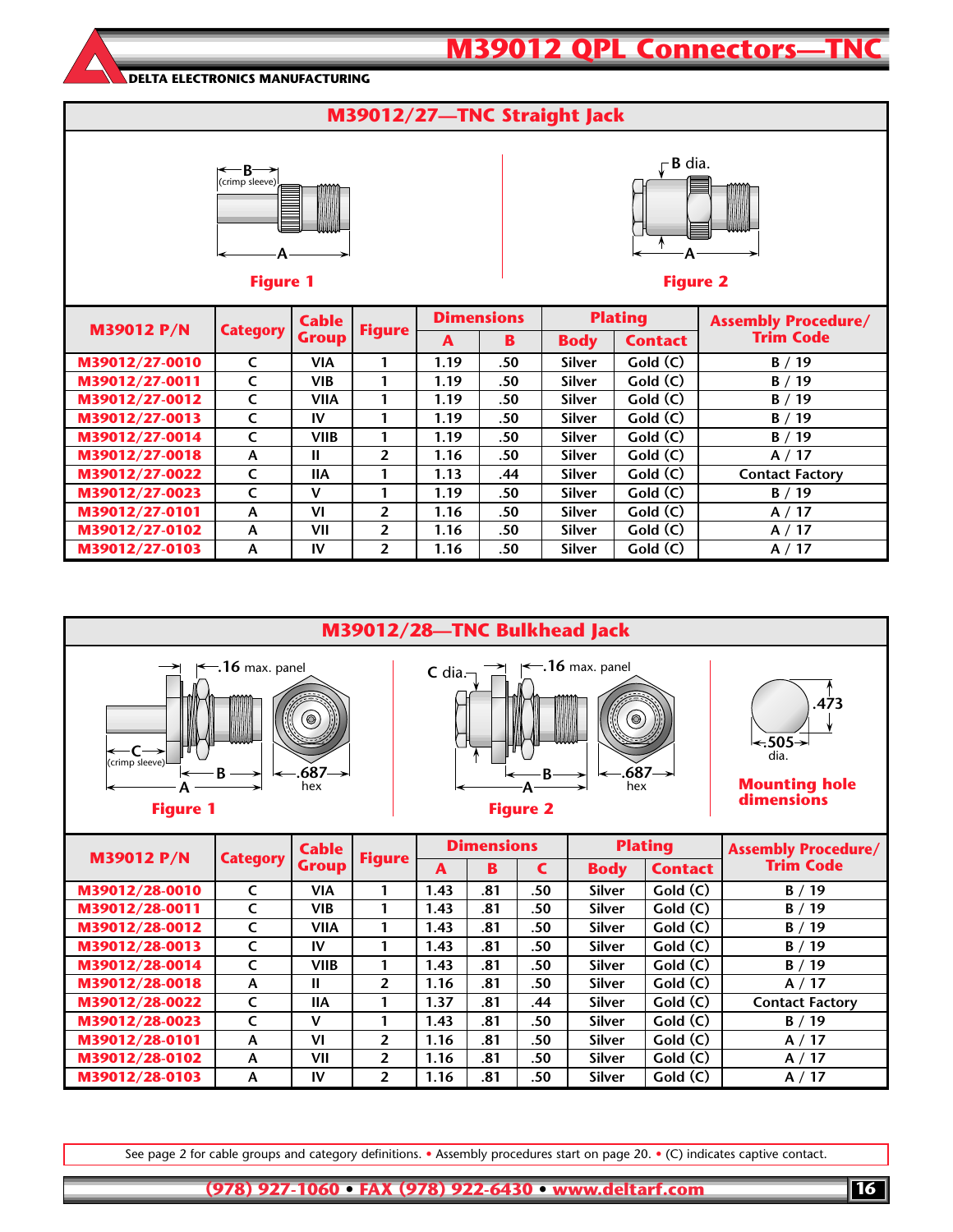

**M39012/29-0101 A VI 2 1.16 .50 Silver Gold (C) A / 17 M39012/29-0102 A VII 2 1.16 .50 Silver Gold (C) A / 17 M39012/29-0103 A IV 2 1.16 .50 Silver Gold (C) A / 17**

| M39012/31-TNC Bulkhead Receptacle                                                                                                                             |                                                       |              |     |      |      |      |              |               |                |
|---------------------------------------------------------------------------------------------------------------------------------------------------------------|-------------------------------------------------------|--------------|-----|------|------|------|--------------|---------------|----------------|
| $C$ (I.D.)<br><b>Mounting hole</b><br>D<br>$\odot$<br>dimensions<br>l←E→l<br>l←.500→l<br>$\leftarrow$ B $\rightarrow$<br>dia.<br>dia.<br>A<br><b>Figure 1</b> |                                                       |              |     |      |      |      |              |               |                |
| <b>M39012 P/N</b>                                                                                                                                             | <b>Dimensions</b><br><b>Plating</b><br><b>Maximum</b> |              |     |      |      |      |              |               |                |
|                                                                                                                                                               | <b>Figure</b>                                         | $\mathbf{A}$ | B   | C    | D    | E.   | <b>Panel</b> | <b>Body</b>   | <b>Contact</b> |
| M39012/31-0001                                                                                                                                                |                                                       | 1.06         | .47 | .062 | .410 | .442 | .13          | <b>Silver</b> | Gold(C)        |
| M39012/31-0002                                                                                                                                                |                                                       | 1.19         | .47 | .062 | .348 | .380 | .25          | <b>Silver</b> | Gold(C)        |

(C) indicates captive contact.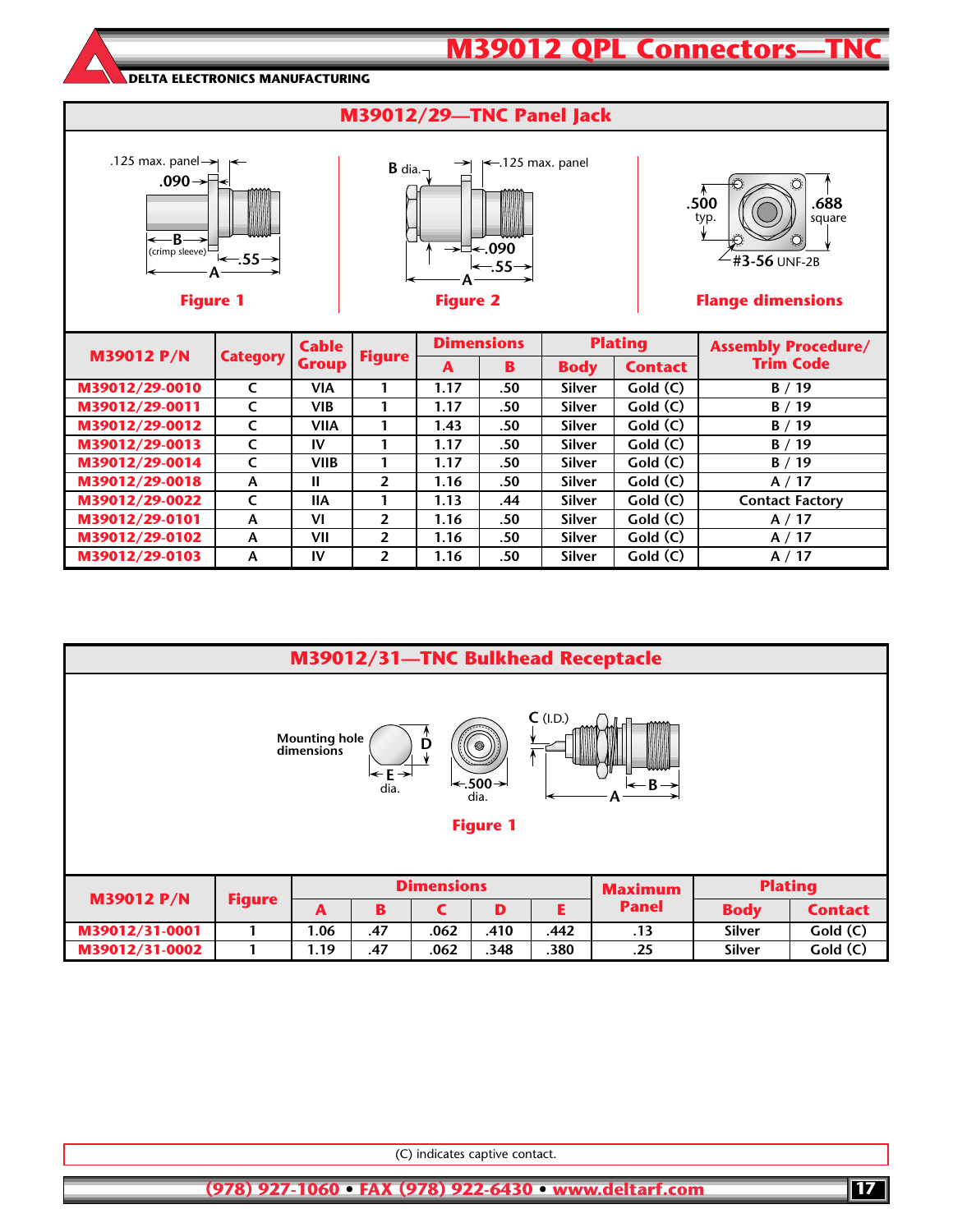### **M39012 QPL Connectors—TN DELTA ELECTRONICS MANUFACTURING M39012/32—TNC Panel Receptacle B C** (I.D.)  $\ddot{O}$ **.688 .500**  $\odot$  square typ. **D #3-56** UNF-2B **A Figure 1 Dimensions Maximum Plating M39012 P/N Figure A BCD Panel Body Contact M39012/32-0001 1 1.06 .63 .062 .090 .125 Silver Gold (C)**



(C) indicates captive contact.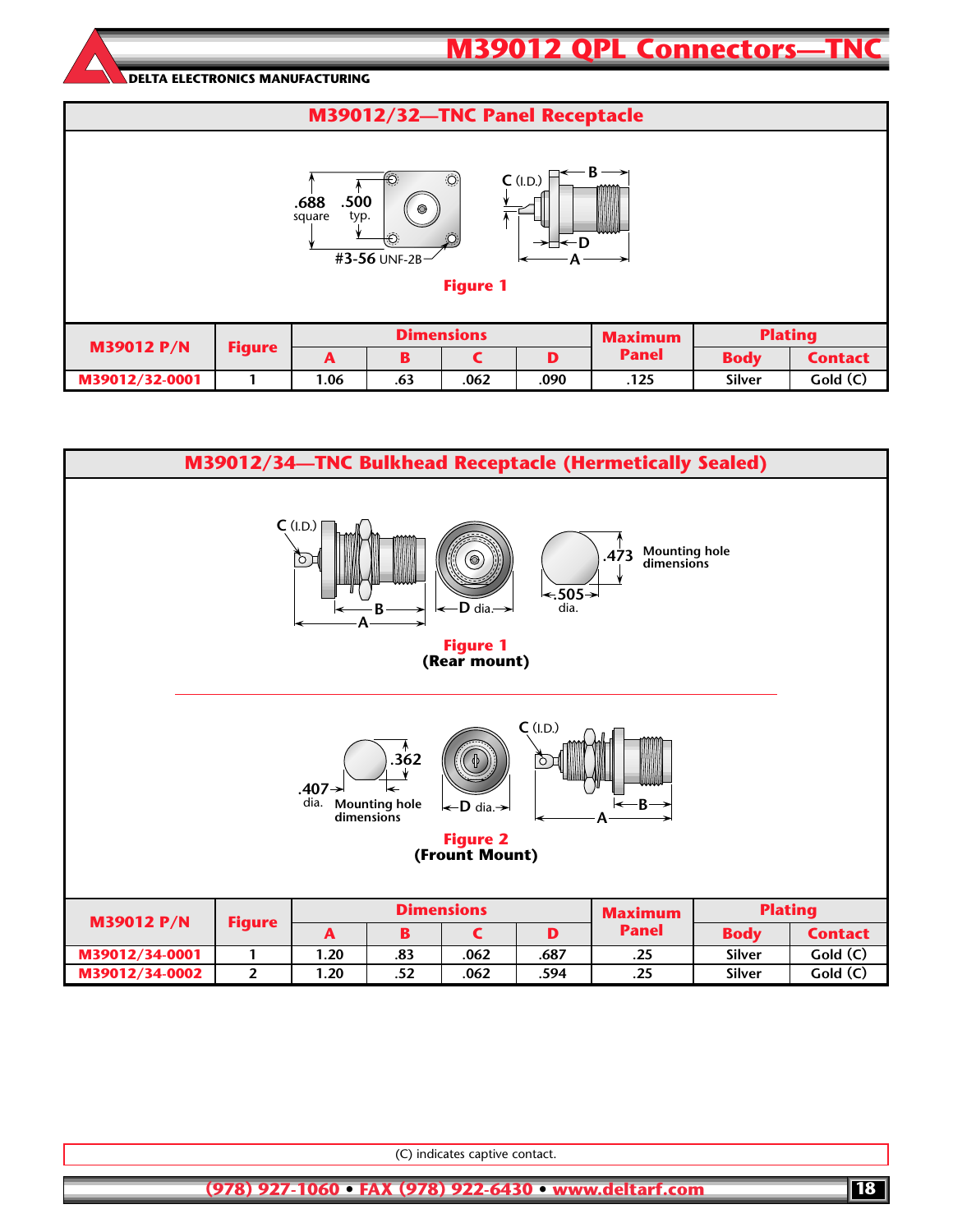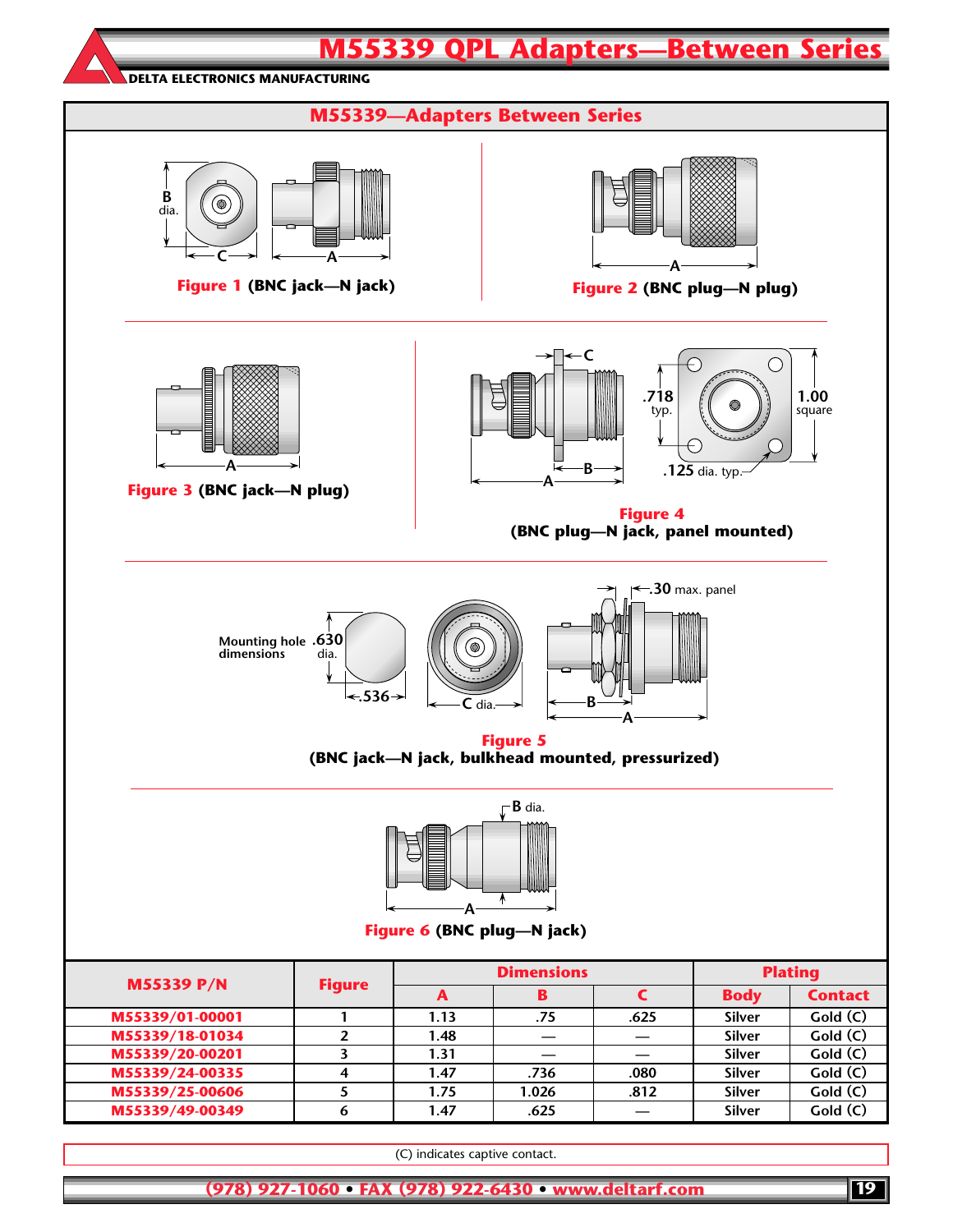### **Assembly Procedure A**

| <b>Cable Trim Codes</b> |      |      |      |  |  |  |  |  |
|-------------------------|------|------|------|--|--|--|--|--|
| Code                    | А    | R    | C    |  |  |  |  |  |
| A/01                    | .375 | .047 | .203 |  |  |  |  |  |
| A/07                    | .375 | .047 | .125 |  |  |  |  |  |
| A/17                    | .375 | .109 | .125 |  |  |  |  |  |
| A/37                    | .281 | .038 | .188 |  |  |  |  |  |
| A/38                    | .281 | .069 | .156 |  |  |  |  |  |

**1)** Trim cable jacket to dimension A. Slide backnut, washer, V-gasket, and braid clamp onto cable as shown. Cable jacket should bottom on step inside braid clamp.



**Assembly Procedures**

Fold braid over

П

Lm אחר

B

er or bushing (if sup

Solder

C

**2)** Comb braid wires out straight and fold back over front shoulder of braid clamp (braid wires should not overlap after folding). Trim braid wires flush with step of braid clamp. Trim cable dielectric and center conductor to dimensions B and C.

- **3)** If support insulator is provided for RG-62 or 71 cable, insert into hollow in dielectric. Assemble rear bushing or washer (if supplied), rear insulator, and contact, and solder contact to center conductor. Rear of contact should be flush with cable dielectric end.
- **4)** Insert prepared cable and hardware into body and tighten backnut.





| <b>Assembly Procedure K</b>                                                                                                                                                                                                                                                                                                                     |                                                                                                                                                                             |                                                      |  |  |  |  |  |
|-------------------------------------------------------------------------------------------------------------------------------------------------------------------------------------------------------------------------------------------------------------------------------------------------------------------------------------------------|-----------------------------------------------------------------------------------------------------------------------------------------------------------------------------|------------------------------------------------------|--|--|--|--|--|
| <b>Cable Trim Codes</b>                                                                                                                                                                                                                                                                                                                         |                                                                                                                                                                             | Crimp or solder sleeve                               |  |  |  |  |  |
| Code<br>в<br>А<br>K/12<br>.281<br>.390<br>.140                                                                                                                                                                                                                                                                                                  | 1) Trim cable per chart. Slide crimp (or<br>solder) sleeve onto cable.                                                                                                      | ⊢⊢A →<br>Solder hole<br>(for solder-type connectors) |  |  |  |  |  |
| 2) Solder contact onto center conductor, fixturing to maintain gap as shown. Flare cut end<br>of braid slightly by rotating dielectric.                                                                                                                                                                                                         | Solder<br>$\blacktriangleright$ $\blacktriangleright$ 015"                                                                                                                  |                                                      |  |  |  |  |  |
| 3) Insert cable/contact into rear of body, with all braid wires on outside of crimp tail. Push<br>cable in until cable dielectric bottoms in connector. Slide crimp sleeve forward until flush<br>with body and crimp (see page 20 for hex die sizes). (For solder-type connectors, solder<br>braid to body and sleeve through hole in sleeve.) | Cable dielectric end $\neg$<br>flush with insulator<br>Plug body assembly and<br>contact shown:<br>procedure is identical<br>for jack connectors.<br>Crimp or solder sleeve |                                                      |  |  |  |  |  |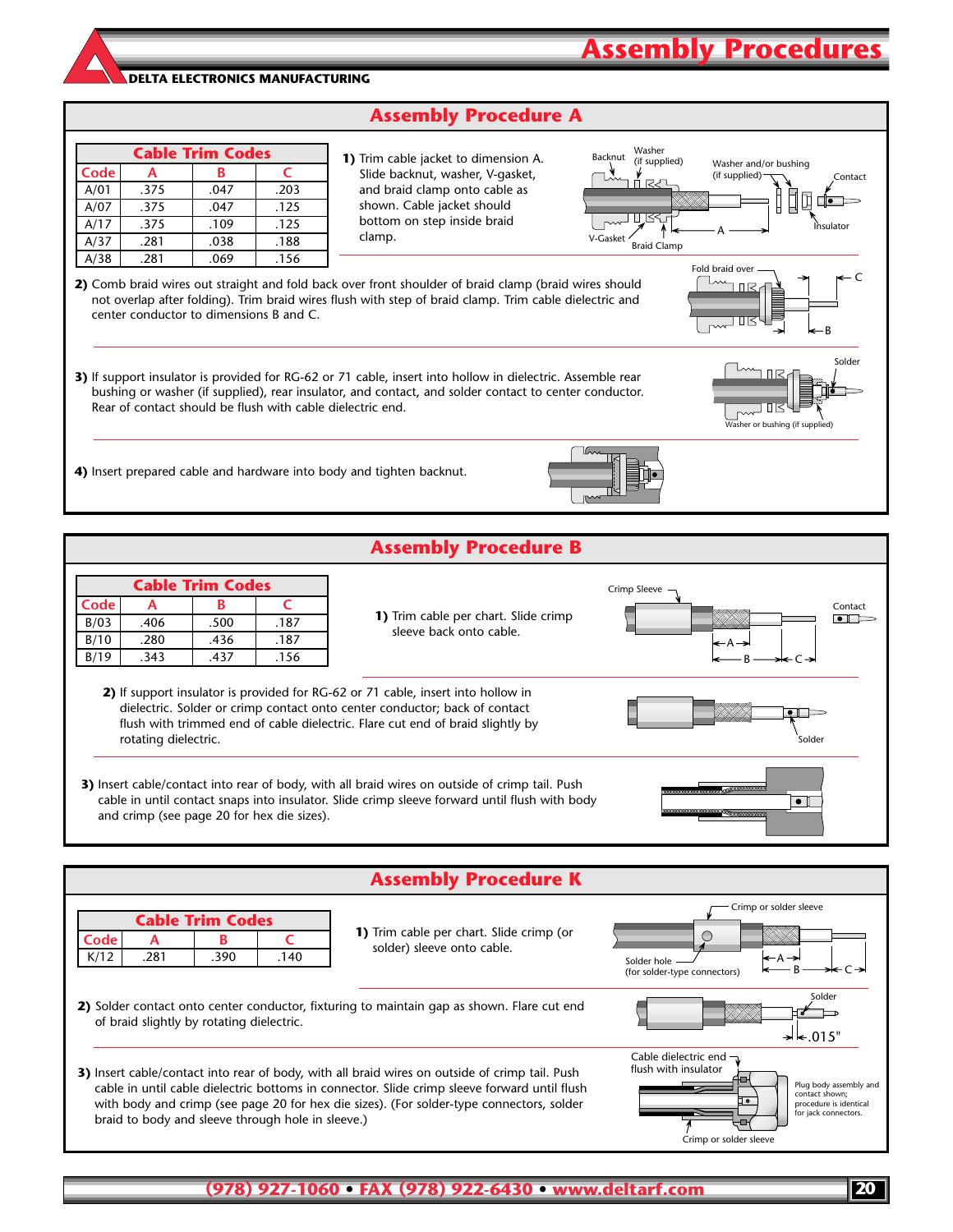### **Assembly Procedure L**

| <b>Cable Trim Codes</b> |      |      |      |  |  |  |  |
|-------------------------|------|------|------|--|--|--|--|
| Code                    |      |      |      |  |  |  |  |
| L/01                    | .250 | .438 | .109 |  |  |  |  |
| L/06                    | .281 | .390 | .070 |  |  |  |  |

**1)** Trim cable per chart. Slide crimp (or solder) sleeve onto cable.



Solder center conductor to contact

Press cap in until seated Cap Insulator (if supplied)

Crimp or solder sleeve

**Assembly Procedur** 

**2)** Insert cable into rear of body, with all braid wires on outside of crimp tail. Push cable in until end of braid touches connector body shoulder and center conductor rests in contact slot.

Slide crimp sleeve forward until flush with body and crimp (see page 20 for hex die sizes). (For solder-type connectors, solder braid to body and sleeve through hole in sleeve.)

Solder center conductor into contact slot, assemble insulator disc (if supplied), then press cap into body until seated or screw into place.



| <b>Crimp Tools for Flexible Cable</b>                                  |                |  |  |  |  |  |  |
|------------------------------------------------------------------------|----------------|--|--|--|--|--|--|
| Frame only-P/N M22520/5-01-Use with interchangeable dies listed below. |                |  |  |  |  |  |  |
| Die Set P/N                                                            | <b>Closure</b> |  |  |  |  |  |  |
| .429 hex, .400 wide<br>M22520/5-61                                     | A              |  |  |  |  |  |  |
| M22520/5-19<br>.213 hex, .400 wide                                     | В              |  |  |  |  |  |  |
| .255 hex, .400 wide<br>M22520/5-19                                     | A              |  |  |  |  |  |  |
| .128 hex, .400 wide<br>M22520/5-35                                     | В              |  |  |  |  |  |  |
| .151 hex, .400 wide<br>M22520/5-37                                     | В              |  |  |  |  |  |  |
| .105 hex, .400 wide<br>M22520/5-33                                     | В              |  |  |  |  |  |  |
|                                                                        |                |  |  |  |  |  |  |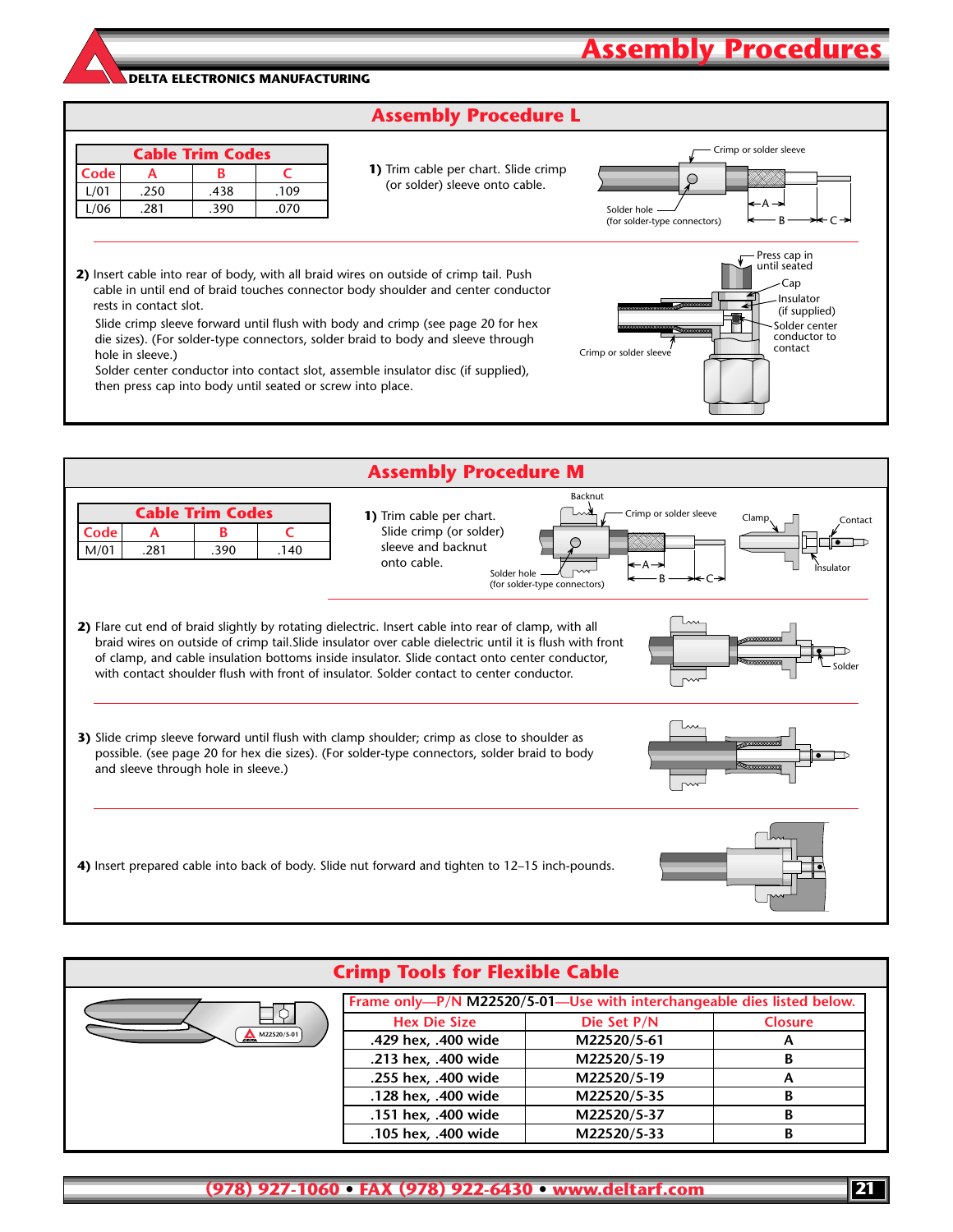### **Click on any part number to jump to the appropriate page.**

| <b>Part Number</b><br>Page | <b>Part Number</b><br>Page | <b>Part Number</b><br>Page | <b>Part Number</b><br>Page | <b>Part Number</b><br>Page |
|----------------------------|----------------------------|----------------------------|----------------------------|----------------------------|
| M39012/01-0005  7          | $M39012/18-01113$          | M39012/27-0010 16          | M39012/55-3028 11          | M39012/58-3008 13          |
| M39012/01-0015 7           | $M39012/18-01183$          | M39012/27-0011 16          | M39012/55-3029 11          | M39012/58-3009 13          |
| M39012/01-0125 7           | $M39012/18-02203$          | M39012/27-0012  16         | M39012/55-3030  11         | M39012/58-3025 13          |
| $M39012/01-05017$          | $M39012/19-01014$          | M39012/27-0013  16         | M39012/55-3106  11         | M39012/58-3026 13          |
| M39012/01-0502 7           | M39012/19-0102 4           | M39012/27-0014 16          | M39012/55-3107  11         | M39012/58-3027 13          |
| M39012/01-0503 7           | $M39012/19-01104$          | M39012/27-0018  16         | M39012/55-3108  11         | M39012/58-3028 13          |
| M39012/01B00077            | $M39012/19-01114$          | M39012/27-0022  16         | M39012/55-3109  11         | M39012/58-3029 13          |
| M39012/01B00087            | $M39012/19-01184$          | M39012/27-0023 16          | M39012/55-3125  11         | M39012/58-3030 13          |
| $M39012/02-00037$          | $M39012/19-0220$ 4         | M39012/27-0101 16          | M39012/55-3126 11          | M39012/59-3006 13          |
| M39012/02-0006 8           | M39012/20-0006  4          | M39012/27-0102  16         | M39012/55-3127  11         | M39012/59-3007  13         |
| $M39012/02-01017$          | $M39012/20-00074$          | M39012/27-0103  16         | M39012/55-3128  11         | M39012/59-3008 13          |
| M39012/02-0104 8           | $M39012/20-01014$          | M39012/28-0010  16         | M39012/55-3129  11         | M39012/59-3009 13          |
| M39012/02-0501 7           | M39012/20-0102 4           | M39012/28-0011 16          | M39012/55-3130 11          | M39012/59-3025 13          |
| $M39012/02-05027$          | $M39012/20-01084$          | M39012/28-0012  16         | M39012/56-3006  12         | M39012/59-3026  13         |
| $M39012/02-05037$          | $M39012/21-00014$          | M39012/28-0013 16          | M39012/56-3007  12         | M39012/59-3027 13          |
| $M39012/02-05118$          | $M39012/21-00024$          | M39012/28-0014  16         | M39012/56-3008  12         | M39012/59-3028 13          |
| $M39012/02-05128$          | $M39012/21-00034$          | M39012/28-0018 16          | M39012/56-3009 12          | M39012/59-3029 13          |
| M39012/02-0513  8          | $M39012/22-00015$          | M39012/28-0022  16         | M39012/56-3025 12          | M39012/59-3030 13          |
| M39012/02B00086            | $M39012/24-00015$          | M39012/28-0023 16          | M39012/56-3026  12         | M39012/60-3001  14         |
| M39012/02B00096            | $M39012/24-00025$          | M39012/28-0101 16          | M39012/56-3027  12         | M39012/60-3002  14         |
| $M39012/03-01016$          | $M39012/25-00065$          | M39012/28-0102 16          | M39012/56-3028 12          | M39012/61-3001  14         |
| $M39012/03-01026$          | $M39012/25-00075$          | M39012/28-0103  16         | M39012/56-3029 12          | M39012/61-3002  14         |
| $M39012/03-05016$          | $M39012/25-00085$          | M39012/29-0010 17          | M39012/56-3030  12         | M55339/01-00001 19         |
| $M39012/03-05026$          | $M39012/25-00095$          | M39012/29-0011  17         | M39012/56-3106  12         | M55339/03-00027 10         |
| $M39012/03-05036$          | $M39012/25-00119$          | M39012/29-0012 17          | M39012/56-3107  12         | M55339/04-00030 10         |
| M39012/03B00046            | $M39012/25-00129$          | M39012/29-0013 17          | M39012/56-3108  12         | M55339/05-00057 10         |
| M39012/03B00056            | M39012/25-0018 15          | M39012/29-0014 17          | M39012/56-3109  12         | M55339/06-00001 10         |
| $M39012/04-00019$          | M39012/25-0019  15         | M39012/29-0018  17         | M39012/56-3125  12         | M55339/06-00028 10         |
| $M39012/04-00029$          | M39012/25-0020 15          | M39012/29-0022 17          | M39012/56-3126  12         | M55339/07-00029 10         |
| M39012/05-0101  9          | $M39012/25-0021$ 15        | $M39012/29-010117$         | $M39012/56-312712$         | $M55339/13-004926$         |
| $M39012/16-01013$          | M39012/25-3024 11          | M39012/29-0102 17          | M39012/56-3128 12          | $M55339/14-003066$         |
| $M39012/16-01023$          | M39012/25-3025  11         | M39012/29-0103 17          | M39012/56-3129  12         | M55339/15-00491 6          |
| $M39012/16-01033$          | M39012/25-3026  11         | M39012/31-0001  17         | M39012/56-3130  12         | $M55339/16-009146$         |
| $M39012/16-01113$          | $M39012/25-302711$         | M39012/31-0002  17         | M39012/57-3006  12         | M55339/17-00001 6          |
| $M39012/16-01183$          | M39012/26-0010  15         | M39012/32-0001  18         | M39012/57-3007  12         | M55339/17-00002 6          |
| $M39012/16-0220$ 3         | $M39012/26-001115$         | M39012/34-0001 18          | M39012/57-3008 12          | $M55339/17-002746$         |
| $M39012/16-02253$          | M39012/26-0012  15         | M39012/34-0002  18         | M39012/57-3009  12         | M55339/18-01034 19         |
| $M39012/17-01013$          | M39012/26-0013 15          | M39012/55-3006 11          | M39012/57-3025 12          | M55339/20-00201 19         |
| $M39012/17-01023$          | M39012/26-0014  15         | M39012/55-3007 11          | M39012/57-3026 12          | M55339/24-00335 19         |
| $M39012/17-01033$          | M39012/26-0018 15          | M39012/55-3008  11         | M39012/57-3027 12          | M55339/25-00606 19         |
| $M39012/17-01113$          | M39012/26-0022  15         | M39012/55-3009 11          | M39012/57-3028 12          | M55339/49-00349 19         |
| M39012/17-0118  3          | M39012/26-0023 15          | M39012/55-3025  11         | M39012/57-3029 12          |                            |
| $M39012/18-01013$          | M39012/26-0101  15         | M39012/55-3026  11         | M39012/57-3030  12         |                            |
| $M39012/18-01023$          | M39012/26-0102  15         | M39012/55-3027  11         | M39012/58-3006 13          |                            |
| $M39012/18-01033$          | M39012/26-0103  15         |                            | M39012/58-3007  13         |                            |

**Other Military Part numbers:** We still manufacture a broad line of older CW-, MX-, and UG- connectors, as listed below for given UG numbers we can provide all letter variations (A/U, B/U, etc.).

| CW-123/U       | <b>UG-83/U</b>  | <b>UG-244/U</b> | UG-423/U | <b>UG-568/U</b> | UG-633/U        | UG-912/U        | <b>UG-997/U</b> | UG-1148/U<br>UG-1174/U |
|----------------|-----------------|-----------------|----------|-----------------|-----------------|-----------------|-----------------|------------------------|
| CW-155/U       | <b>UG-88/U</b>  | UG-253/U        | UG-427/U | UG-569/U        | UG-634/U        | UG-913/U        | UG-1003/U       |                        |
| CW-159/U       | <b>UG-89/U</b>  | <b>UG-255/U</b> | UG-447/U | UG-570/U        | UG-635/U        | UG-914/U        | UG-1016/U       | UG-1185/U              |
| CW-282/U       | <b>UG-94/U</b>  | <b>UG-259/U</b> | UG-464/U | UG-571/U        | UG-636/U        | UG-925/U        | UG-1019/U       | UG-1186/U              |
| MX-554/U       | <b>UG-95/U</b>  | UG-260/U        | UG-491/U | UG-572/U        | UG-637/U        | UG-926/U        | UG-1033/U       | UG-1187/U              |
| MX-913/U       | UG-105/U        | UG-261/U        | UG-492/U | UG-573/U        | UG-642/U        | <b>UG-927/U</b> | UG-1034/U       | UG-1213/U              |
| MX-1142/U      | UG-107/U        | UG-262/U        | UG-493/U | UG-574/U        | UG-643/U        | <b>UG-928/U</b> | UG-1050/U       | UG-1214/U              |
| MX-1143/U      | <b>UG-108/U</b> | UG-271/U        | UG-494/U | UG-589/U        | UG-657/U        | UG-931/U        | UG-1055/U       | UG-1287/U              |
| $UG-18/U$      | UG-146/U        | UG-273/U        | UG-495/U | UG-593/U        | UG-680/U        | UG-932/U        | UG-1056/U       | UG-1320/U              |
| <b>UG-19/U</b> | UG-154/U        | <b>UG-274/U</b> | UG-496/U | UG-594/U        | UG-690/U        | UG-935/U        | UG-1094/U       | UG-1364/U              |
| $UG-20/U$      | UG-157/U        | UG-290/U        | UG-532/U | UG-602/U        | UG-692/U        | UG-937/U        | UG-1095/U       | UG-1365/U              |
| $UG-21/U$      | UG-159/U        | UG-291/U        | UG-533/U | UG-603/U        | UG-701/U        | <b>UG-938/U</b> | UG-1098/U       | UG-1366/U              |
| <b>UG-22/U</b> | UG-160/U        | <b>UG-306/U</b> | UG-534/U | UG-604/U        | UG-702/U        | UG-940/U        | UG-1098/U       | UG-1412/U              |
| $UG-23/U$      | UG-167/U        | UG-309/U        | UG-535/U | UG-606/U        | UG-703/U        | UG-941/U        | UG-1104/U       | UG-1413/U              |
| <b>UG-27/U</b> | <b>UG-185/U</b> | UG-333/U        | UG-536/U | UG-624/U        | UG-704/U        | UG-943/U        | UG-1107/U       | UG-1424/U              |
| <b>UG-28/U</b> | UG-201/U        | UG-335/U        | UG-556/U | UG-625/U        | <b>UG-705/U</b> | UG-944/U        | UG-1108/U       | UG-1463/U              |
| $UF-29/U$      | <b>UG-202/U</b> | UG-349/U        | UG-557/U | UG-626/U        | UG-706/U        | UG-945/U        | UG-1109/U       | UG-1464/U              |
| $UG-30/U$      | UG-203/U        | UG-352/U        | UG-559/U | UG-627/U        | UG-707/U        | UG-959/U        | UG-1111/U       | UG-1465/U              |
| <b>UG-57/U</b> | <b>UG-204/U</b> | UG-394/U        | UG-560/U | <b>UG-628/U</b> | UG-709/U        | UG-961/U        | UG-1132/U       | UG-1487/U              |
| <b>UG-58/U</b> | UG-212/U        | UG-413/U        | UG-564/U | UG-629/U        | UG-710/U        | UG-968/U        | UG-1134/U       | UG-1820/U              |
| <b>UG-59/U</b> | <b>UG-220/U</b> | UG-414/U        | UG-565/U | UG-630/U        | UG-909/U        | UG-972/U        | UG-1138/U       | UG-1841/U              |
| <b>UG-60/U</b> | UG-225/U        | UG-421/U        | UG-566/U | UG-631/U        | UG-910/U        | UG-973/U        | UG-1144/U       | UG-1873/U              |
| UG-61/U        | UG-240/U        | UG-422/U        | UG-567/U | UG-632/U        | UG-911/U        | UG-981/U        | UG-1146/U       | UG-1915/U              |
|                |                 |                 |          |                 |                 |                 |                 |                        |